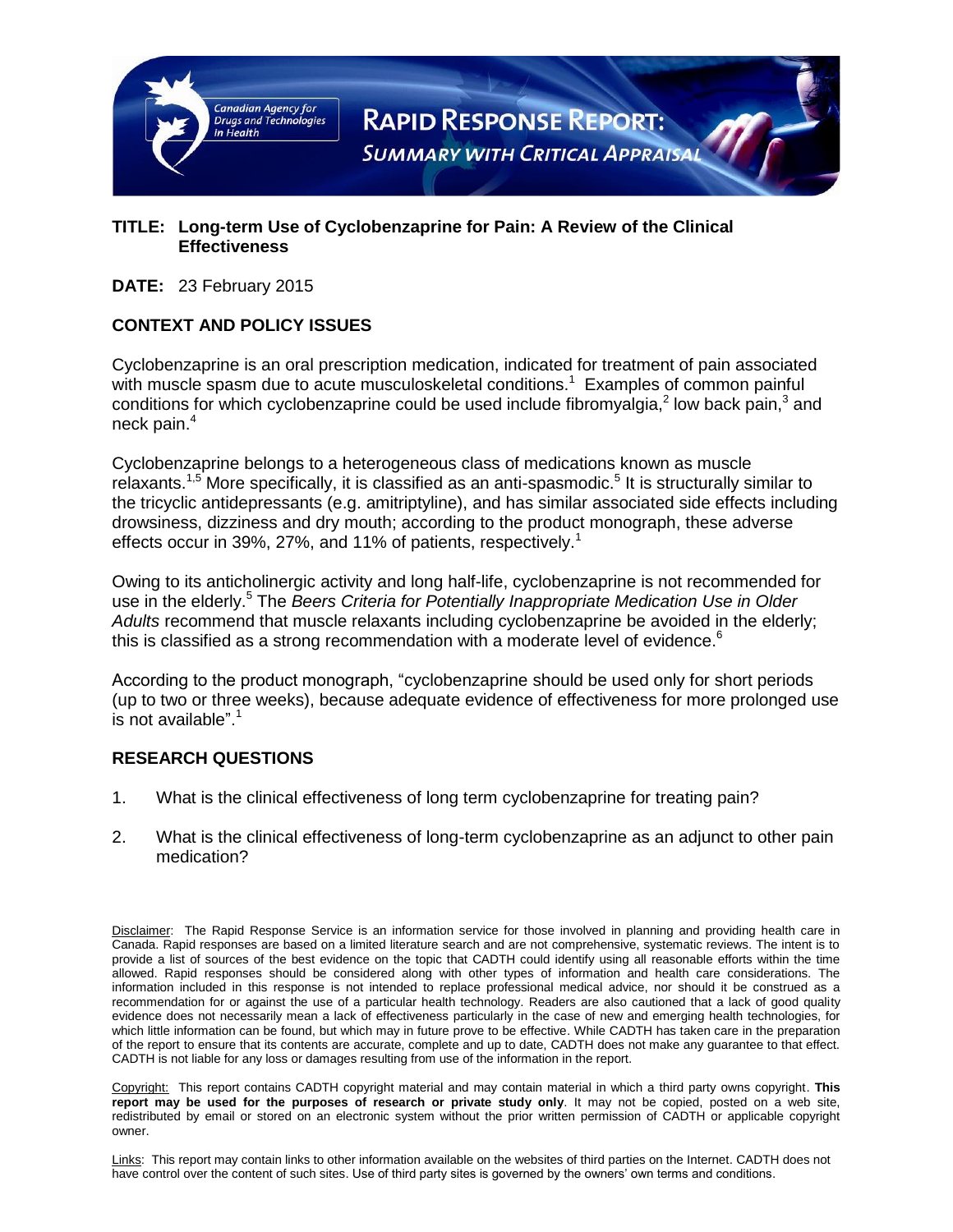- 3. What is the cost-effectiveness of cyclobenzaprine alone or as an adjunct to other medications for treating pain?
- 4. What are the evidence-based guidelines for the use of cyclobenzaprine for treating pain?

#### **KEY FINDINGS**

The efficacy and safety of cyclobenzaprine has been assessed in randomized controlled trials (RCTs) and systematic reviews of RCTs for fibromyalgia, back pain, neck pain, myofascial pain, and spasticity. Cyclobenzaprine may be more effective in fibromyalgia and back pain than placebo, however available studies are of limited duration, mostly two weeks or less. RCT results have been inconsistent, and they are not without limitations. Comparative studies of cyclobenzaprine vs amitriptyline in fibromyalgia, and vs diazepam, NSAIDs or other muscle relaxants for musculoskeletal pain, have found similar outcomes between groups. There is no evidence of benefit of cyclobenzaprine in neck pain or myofascial pain. An RCT assessing combination therapy with cyclobenzaprine plus an NSAID or cyclobenzaprine alone for neck pain found no evidence of benefit of combination or monotherapy vs placebo. Adverse events including drowsiness, dizziness and dry mouth occur frequently.

There were no economic evaluations or systematic reviews of economic evaluations identified.

Evidence-based practice guidelines lack specific recommendations with respect to use of cyclobenzaprine or other medications, reflecting the lack of quality and quantity of available evidence.

#### **METHODS**

#### **Literature Search Strategy**

A limited literature search was conducted on key resources including PubMed, Ovid Medline, Ovid Embase, The Cochrane Library (2015, Issue 1), University of York Centre for Reviews and Dissemination (CRD) databases, Canadian and major international health technology agencies, as well as a focused Internet search. No filters were applied to limit the retrieval by study type. Where possible, retrieval was limited to the human population. The search was also limited to English language documents published before January 23, 2015.

#### **Selection Criteria and Methods**

A single reviewer screened and selected studies. Titles and abstracts of all citations identified by the electronic database and grey literature searches were reviewed. Full texts of potentially relevant articles were retrieved and assessed for eligibility, based on the inclusion criteria presented in Table 1.

**AT**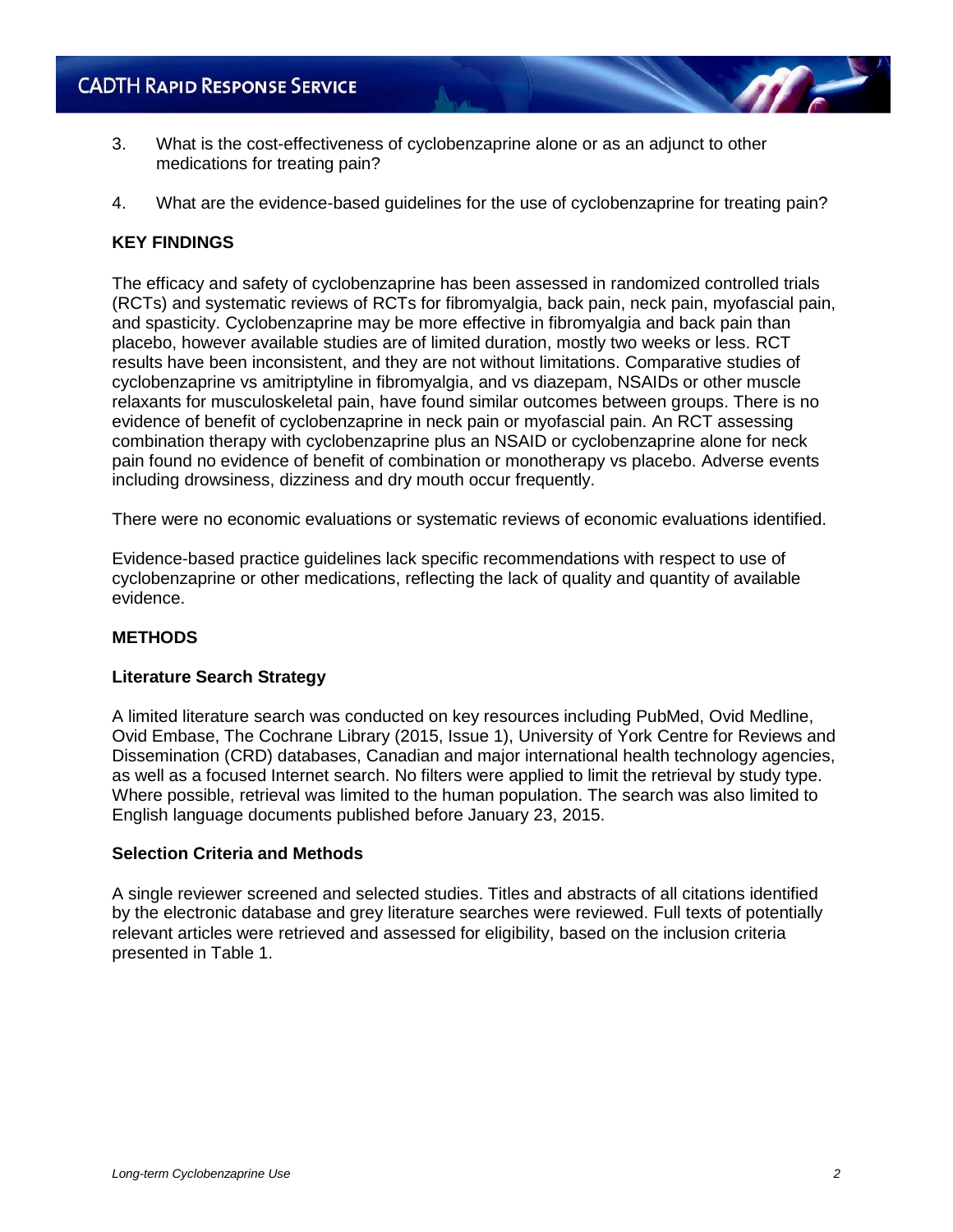| <b>Table 1: Selection Criteria</b> |                                                                                                                                                                  |  |  |  |  |
|------------------------------------|------------------------------------------------------------------------------------------------------------------------------------------------------------------|--|--|--|--|
| <b>Population</b>                  | Adults with pain (chronic non-cancer pain, musculoskeletal pain, neuropathic<br>pain)                                                                            |  |  |  |  |
| <b>Intervention</b>                | Long-term cyclobenzaprine use (> 5 days) alone or in combination with other<br>pain medications                                                                  |  |  |  |  |
| <b>Comparator</b>                  | Short term cyclobenzaprine use (≤5 days)<br>Placebo<br>Pain medication without the use of cyclobenzaprine                                                        |  |  |  |  |
| <b>Outcomes</b>                    | Clinical Effectiveness, safety                                                                                                                                   |  |  |  |  |
| <b>Study Designs</b>               | Heath Technology Assessments (HTAs)/Systematic reviews/Meta-analyses,<br>Randomized controlled trials (RCTs), Economic evaluations, Evidence-based<br>guidelines |  |  |  |  |

#### **Exclusion Criteria**

Reports not meeting selection criteria as outlined in Table 1, and reports published prior to January 1995 or in languages other than English were excluded. RCTs included within any of the included systematic reviews were also excluded.

#### **Critical Appraisal of Individual Studies**

Quality of included studies was assessed using AMSTAR for included systematic reviews,<sup>7</sup> the Cochrane Collaboration's tool for assessing risk of bias for included RCTs,<sup>8</sup> and AGREE II for included practice guidelines.<sup>9</sup> For each study, a numeric score was not calculated; instead the strengths and limitations were described narratively.

#### **SUMMARY OF EVIDENCE**

#### **Quantity of Research Available**

The electronic literature search identified 437 citations. After title and abstract screening, 410 citations were excluded, and full-texts of 27 reports were retrieved. An additional 28 reports identified in the grey literature search were also reviewed. Forty-one reports were excluded after full text review, leaving 14 reports meeting eligibility criteria: seven systematic reviews, four RCTs reported in three papers, and four practice guidelines. No economic evaluations were identified. Two systematic reviews assessed cyclobenzaprine for treatment of fibromyalgia, 10,11 two for back pain,  $12,13$  one for spasticity and musculoskeletal conditions,  $14$  one for myofascial pain,<sup>15</sup> and another for mechanical neck disorders.<sup>16</sup> One of the RCTs assessed cyclobenzaprine for neck pain,<sup>17</sup> another for myofascial pain,<sup>18</sup> and two identically designed RCTs in a single report assessed cyclobenzaprine for neck or back pain.<sup>19</sup> Of the four practice guidelines, two were for treatment of fibromyalgia,  $6,20$  one for chronic pain,  $21$  and one for low back pain.<sup>22</sup>

The study selection process is outlined in a PRISMA flow chart presented in Appendix 1.

#### **Summary of Study Characteristics**

A summary of characteristics of individual studies is provided in Appendix 2.

 $\eta$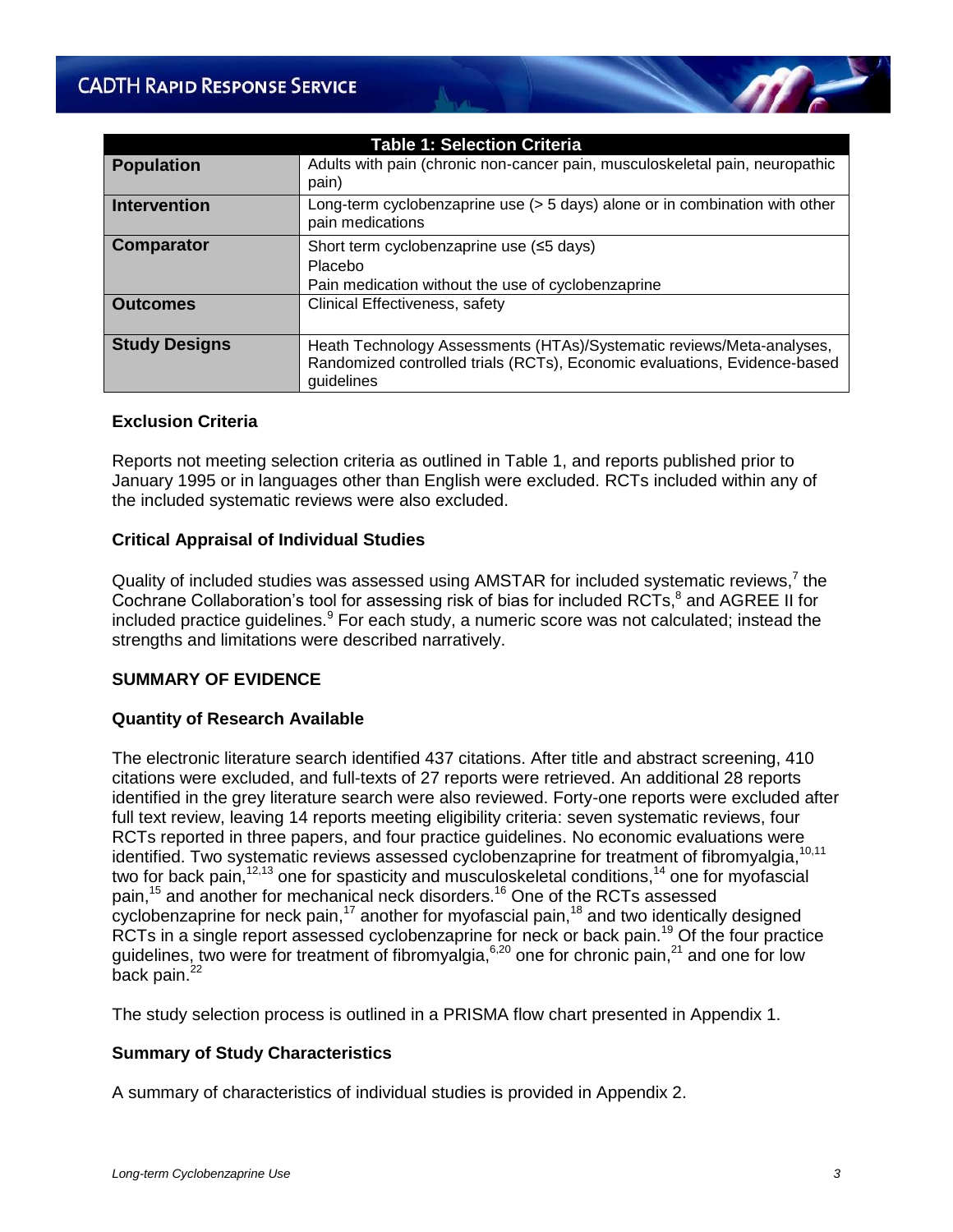#### Systematic reviews

There were seven systematic reviews meeting the eligibility criteria. None of the included systematic reviews restricted eligibility to a specific duration of cyclobenzaprine treatment or length of follow-up, however cyclobenzaprine was used for longer than five days for the majority of studies included within each review. Smith 2011 assessed efficacy and safety of antidepressant, anticonvulsant, and muscle relaxant medications (including cyclobenzaprine) for adults with fibromyalgia in a systematic review.<sup>10</sup> They found no studies where cyclobenzaprine was used as adjunct to other pain medications, but reported comparisons of cyclobenzaprine to placebo from three RCTs and cyclobenzaprine to amitriptyline from a single RCT. Although there was insufficient data to perform meta-analysis for efficacy outcomes, pooled analyses of safety outcomes were performed for the comparison of cyclobenzaprine to placebo. Leite 2009 assessed the efficacy and safety of cyclobenzaprine for myofascial pain in a Cochrane systematic review, and included two RCTs. Results were described narratively, as data were not amenable to meta-analysis.<sup>15</sup> Peloso 2007 performed a Cochrane systematic review assessing pharmacotherapy of mechanical neck disorders.<sup>16</sup> The meta-analysis included two RCTs assessing cyclobenzaprine. Chou 2005 was a systematic review assessing efficacy and safety of muscle relaxants, including cyclobenzaprine, in a broad population of patients with spasticity or musculoskeletal conditions.<sup>14</sup> This report included controlled clinical trials and systematic reviews, as well as large high quality cohort studies for safety. Although they had no inclusion criteria with respect to length of follow-up, single dose studies were excluded. Twentyone placebo-controlled and six active comparator controlled studies were included. Data from included studies was not amenable to pooling in meta-analysis due to methodological and clinical heterogeneity. Results were presented in evidence tables. Tofferi 2004 compared cyclobenzaprine to placebo for fibromyalgia in a systematic review and meta-analysis, including five RCTs, two of which were of crossover and three of parallel design.<sup>11</sup> Van Tulder 2003 compared the efficacy and safety of muscle relaxants to placebo, each other, and other analgesics for nonspecific low back pain in a Cochrane systematic review.<sup>12</sup> Five of the included RCTs within this systematic review assessed cyclobenzaprine. Results were described narratively, with insufficient data for meta-analysis. Browning 2001 compared efficacy and safety of cyclobenzaprine vs placebo for the treatment of low back pain a systematic review and meta-analysis.<sup>13</sup> Fourteen RCTs from 13 publications were included. This study included some RCTs not included by Van Tulder 2003,<sup>12</sup> because this systematic review was not limited to patients without musculoskeletal disorders.<sup>13</sup>

#### Randomized controlled trials

Four randomized controlled trials in three reports met the eligibility criteria. Alencar 2014 performed an RCT in 45 patients comparing the effectiveness of pharmacological treatment with cyclobenzaprine or tizanidine vs placebo for 3 weeks, in addition to patient education and a selfcare management program, for myofascial pain and associated jaw pain on awakening.<sup>23</sup> Khwaja 2010 compared ibuprofen, cyclobenzaprine, or both for 7 days in patients with acute cervical strain (neck pain) due to motor vehicle collisions or falls in 61 patients.<sup>12</sup> Malanga 2009 reported the results of two RCTs with 254 and 250 patients each, assessing the efficacy of cyclobenzaprine extended release 15 mg and 30 mg compared to cyclobenzaprine immediate release 10mg three times daily and placebo for neck or back pain.<sup>19</sup> Although day four outcomes were the primary endpoint of the study, results at 14 days were also reported.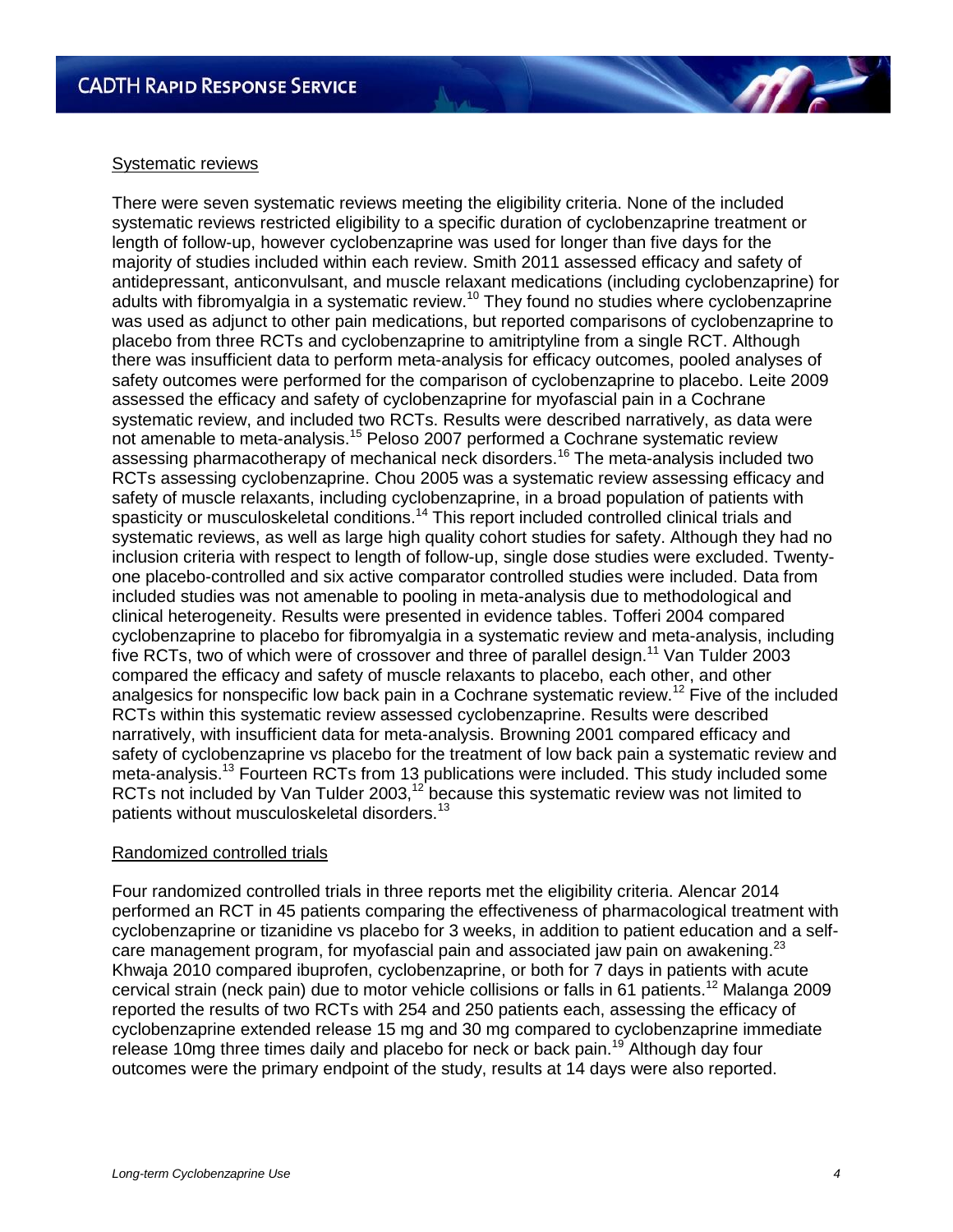

Four practice guidelines met eligibility criteria. Guidelines from the Institute for Clinical Systems Improvement for the assessment and management of chronic pain were published in 2013. $^{21}$ This is a "not-for-profit, quality improvement organization based in Bloomington, Minnesota." Evidence for recommendations was rated using "GRADE" methodology. Additional recent fibromyalgia guidelines including recommendations for its management and diagnosis were published in 2012.<sup>20</sup> These guidelines were developed at the request of the Canadian pain society. Recommendations were "graded according to the level of supporting evidence." "Toward Optimized Practice" Alberta guidelines for management of low back pain published in 2011 aimed "To help Alberta clinicians make evidence-informed decisions about care of patients with nonspecific low back pain."<sup>22</sup> Recommendations in these guidelines are primarily drawn from other previously published guidelines, but evidence was supplemented by a search of more recent literature. Evidence-based guidelines for the treatment of fibromyalgia published in 2004 were funded by the American Pain Society.<sup>6</sup> These guidelines ranked evidence for treatment efficacy as strong ("positive results from a meta-analysis or consistently positive results from more than 1 randomized controlled trial"), moderate ("positive results from 1 RCT or largely positive results from multiple RCTs or consistently positive results from multiple non-RCT studies", or weak ("positive results from descriptive and case studies, inconsistent results from RCTs, or both").

#### **Summary of Critical Appraisal**

A summary of the critical appraisal of individual studies is provided in Appendix 3.

All seven included systematic reviews were of acceptable or high quality according to the AMSTAR items. All performed a comprehensive literature search, assessed the quality of included studies, and considered quality of included studies in the formulation of their conclusions. Two of the seven provided an a priori design, $24,25$  and two provided a list of excluded studies.<sup>25,26</sup> The two systematic reviews in fibromyalgia were of acceptable quality,<sup>10,11</sup> as were the two systematic reviews in back pain, $12,13$  and the systematic review of treatments for patients with spasticity of any musculoskeletal condition.<sup>14</sup> The Cochrane reviews assessing cyclobenzaprine for myofascial pain<sup>15</sup> and interventions for mechanical neck pain<sup>16</sup> were high quality. Although the included systematic reviews themselves were deemed as being of acceptable to high quality, the quality of the RCTs included within the systematic reviews varied, and this is discussed within the "Summary of Findings" section.

The included randomized controlled trials varied in their risk of bias. The recent RCT reported by Alencar et al. 2014 was deemed to have a high risk of bias.<sup>23</sup> There was a lack of description of randomization, lack of allocation concealment, inadequate blinding of personnel combined with subjective outcome measures, and no sample size calculation was performed. The study of cyclobenzaprine vs ibuprofen or both for neck pain was deemed to have low risk of bias with adequate randomization, allocation concealment and blinding. However, there was no sample size calculation performed.<sup>17</sup> It is possible that the lack of observed differences between groups was due to insufficient power to detect differences. Also, medications were to be taken by patients as needed and the actual frequency of use of medication was not reported. The two randomized controlled trials of identical design reported in Malanga 2009 have an unclear risk of bias. These RCTs in patients with muscle spasm associated with neck or back pain lacked an adequate of description of randomization and allocation concealment methods. Although they were noted to be double-blind, an adequate description of blinding was also lacking.<sup>19</sup>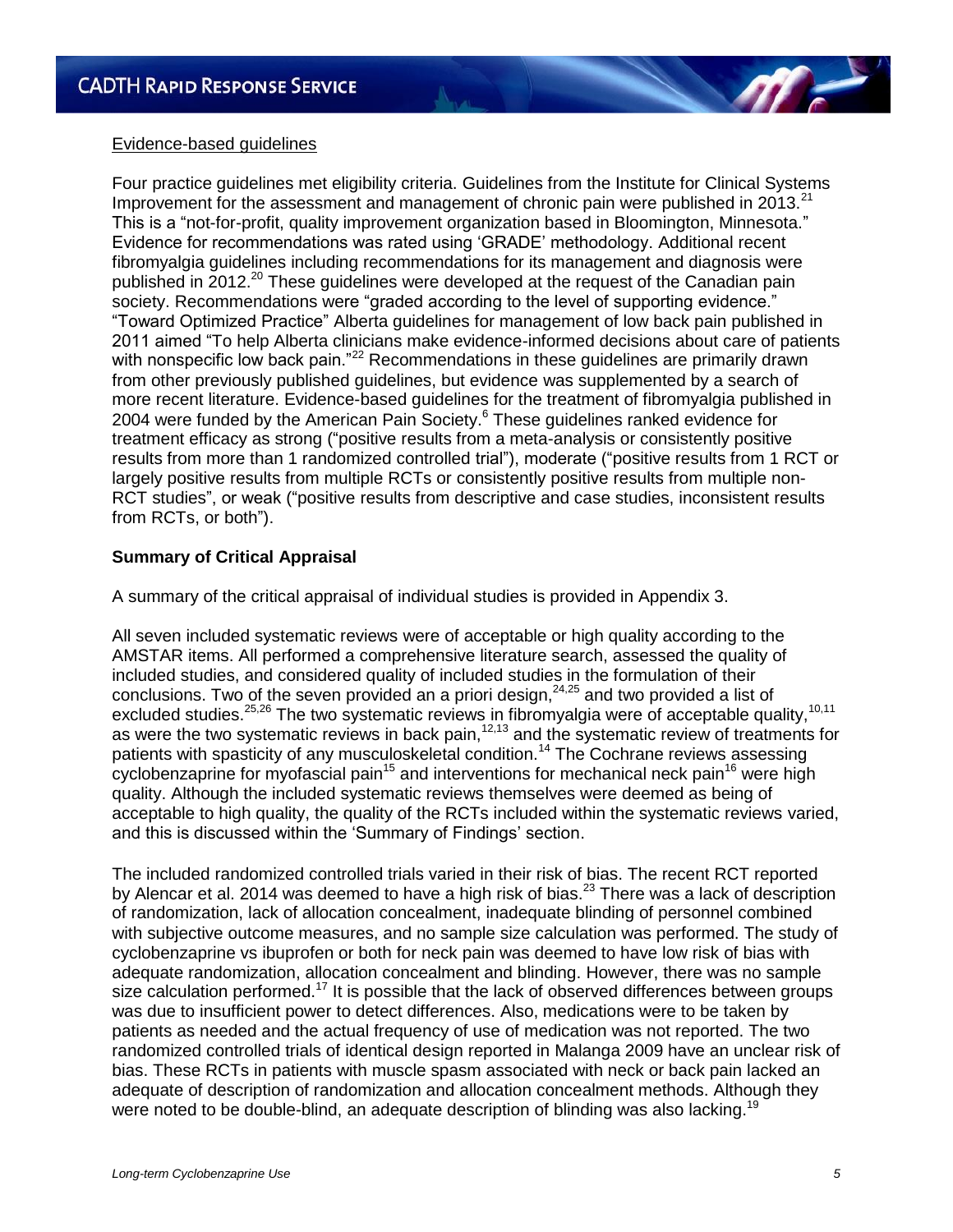The practice guidelines were all rated as poor to fair quality according to the AGREE II criteria. The 2013 guidelines for the assessment and management of chronic pain were of fair quality.<sup>21</sup> Although it is noted that a systematic process for searching and selecting the evidence was used, this is not described in detail. The relevant recommendations are non-specific, however this is likely a reflection of the lack of evidence. The 2012 Canadian fibromyalgia guidelines for fibromyalgia were of fair quality.<sup>20</sup> Although they had clear scope and purpose, they were lacking in rigour of development with no description of a systematic approach to the selection of evidence, and no description of method for development of recommendations before distribution to panel members for selection. Alberta"s 2011 Toward Optimized Practice guidelines for management of low back pain were rated as poor quality.<sup>22</sup> The overall objectives and population to which the guidelines were meant to apply were well-described, however these guidelines were also lacking in rigour of development with no description of a systematic approach to the selection of evidence, and no description of methods for development of recommendations. Although it was noted that systematic methods were used to identify more recent evidence, previously published practice guidelines were the source for most of the evidence presented. Competing interests were not declared, and the make-up of the guideline development team was not described. The 2004 guidelines aiming to provide up to date evidence-based guidelines for the treatment of fibromyalgia were rated as poor quality overall, as they were lacking in all domains of the guideline rating tool (scope and purpose, stakeholder involvement, rigour of development, clarity of presentation, applicability, and editorial independence). $6$  Specifically, with respect to rigour of development, although it was noted that a systematic literature search was performed it was not described, nor was the selection criteria for the included studies, or the methods for development of recommendations. Strengths and limitations of included studies were not presented, risks of treatments were not adequately discussed, and an external review was not described.

#### **Summary of Findings**

A summary of the results of the individual included studies is provided in Appendix 4.

#### *Clinical Effectiveness*

#### Systematic reviews

Smith 2011<sup>10</sup> performed a systematic review assessing efficacy of medications for treatment of fibromyalgia that included a single RCT that compared cyclobenzaprine to amitriptyline and three RCTs comparing cyclobenzaprine to placebo. All four RCTs were deemed to be of fair quality. The authors concluded from the comparison of cyclobenzaprine (mean dose 20 mg) to amitriptyline that there was no significant difference between the two drugs for pain (reduction of visual analog scores for pain of 33% versus 28%) or other efficacy outcomes, with low-strength of evidence. Strength of evidence incorporates quality, directness, consistency and precision of included studies; a low strength of evidence was defined as "low confidence that the evidence reflects the true effect."(Table 2, page 16) With respect to harms, the RCT comparing cyclobenzaprine to amitriptyline in 184 patients over 6 months found that the occurrence of overall adverse events was similar at 98% vs. 95%, relative risk 1.02 (95% confidence interval [CI], 0.96 to 1.11), with dry mouth, somnolence, dizziness and weight gain being the most frequently reported adverse events. There was a trend towards increased withdrawals due to adverse events with cyclobenzaprine vs amitriptyline at 16% vs. 8%, relative risk 1.90 (95% CI,

**AT**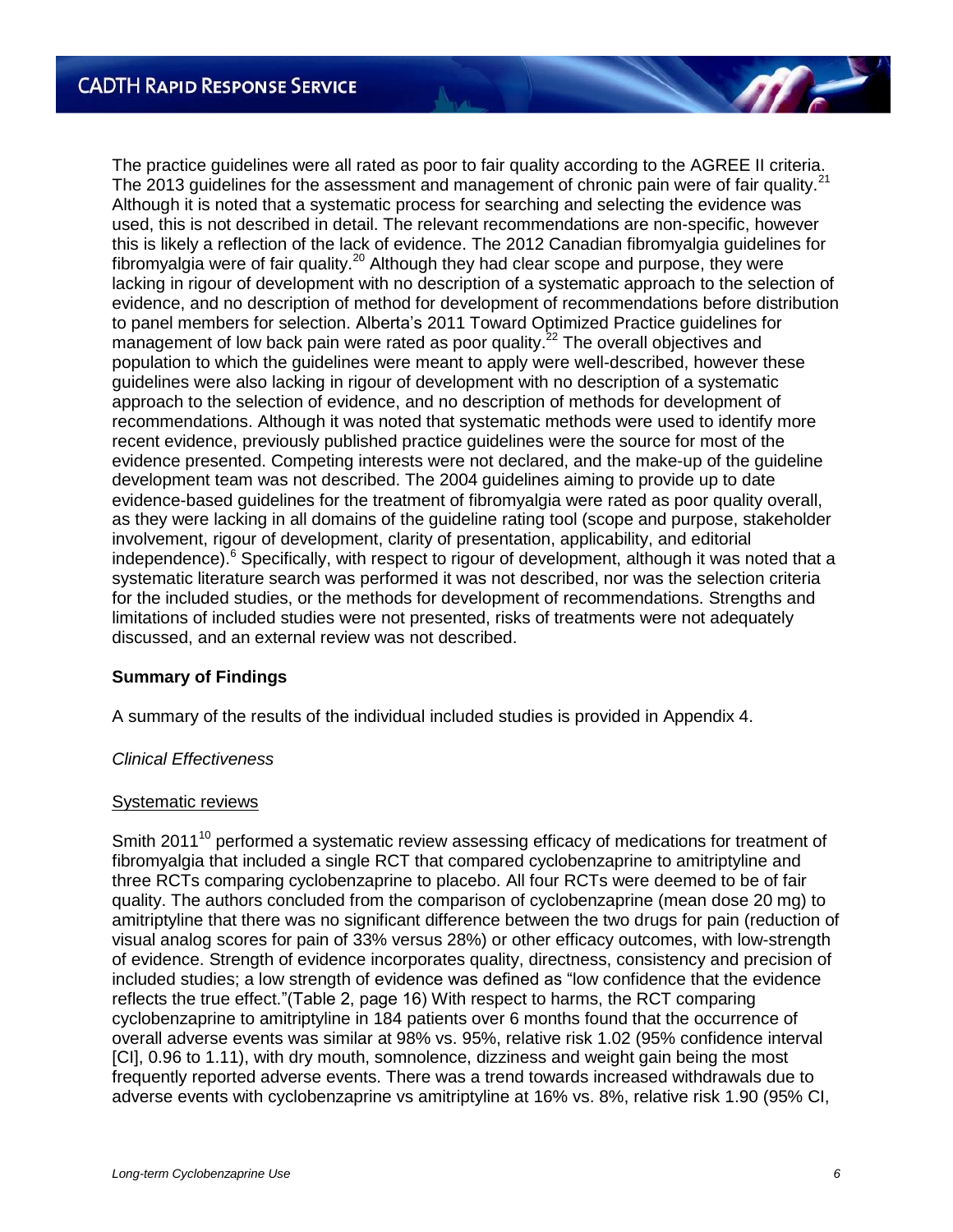0.82 to 4.44). For the comparison of cyclobenzaprine to placebo, efficacy data from the three RCTs could not be pooled due to outcome heterogeneity. Dosing was flexible in all three RCTs and ranged from 10 to 40 mg per day. The largest RCT of 120 patients was the only one to find a significant reduction in pain severity, with a reduction of 28% vs 17% (*P* < 0.02) on visual analogue scale at 12 weeks. Sleep was also improved at 34% vs 18% (*P* < 0.02) at 12 weeks. In this same RCT, physician-rated marked global improvement was significantly more likely in the cyclobenzaprine vs placebo groups, with a relative risk of 2.18 (95% CI: 1.12 to 4.36; *P* < 0.012). For other outcomes including duration of stiffness, fatigue, tender points, muscle tightness, or global pain there was no significant difference at 12 weeks. The two smaller RCTs (n=40 and n=12) each found no statistically significant differences in pain but trends towards improvement were reported for some outcomes at 6 weeks and 4 weeks respectively. For this comparison, adverse events were not reported consistently in the included RCTs. Pooled data from all three RCTs showed no statistically significant difference in withdrawals due to adverse events between the two groups (95% CI for relative risk, 0.48 to 13.59), however overall occurrence of adverse events was statistically significantly more likely with cyclobenzaprine than with placebo with a relative risk of 1.39 (95% CI 1.14 to 1.76) reported in the largest RCT  $(n=120)$ , as were the individual adverse events of dry mouth and drowsiness.<sup>10</sup>

Leite 2009 performed a systematic review of cyclobenzaprine for myofascial pain.<sup>15</sup> Two RCTs were found: one comparing cyclobenzaprine to clonazepam and placebo in a total of 41 patients over three weeks, and another comparing cyclobenzaprine for 15 days to lidocaine infusion in 41 patients. Although cyclobenzaprine was found to have slight improvement in pain intensity compared to clonazepam and placebo, the authors concluded that "There was insufficient evidence to support the use of cyclobenzaprine in the treatment of [myofascial pain]" due to the limited number of patients in which cyclobenzaprine has been studied and the uncertain clinical significance of the results. Compared to lidocaine injection, differences between groups at 30 days were not statistically significant and trended towards improved outcomes with lidocaine. These RCTs were assessed as having low risk of bias in all domains, with the exception of high risk of performance bias in the lidocaine RCT. $15$ 

Peloso 2007<sup>16</sup> was a Cochrane review of cyclobenzaprine for neck pain and found unclear evidence of benefit from two RCTs. One RCT comparing cyclobenzaprine to lysine clonixinate was not relevant, as cyclobenzaprine was used for only four days. The second RCT found that cyclobenzaprine was not superior to placebo for the outcome of global evaluation of muscle spasm at 14 to 18 days in 22 patients.<sup>16</sup>

Chou 2005 assessed comparative effectiveness of muscle relaxants in a broad population of patients with spasticity or musculoskeletal conditions.<sup>14</sup> In patients with spasticity, a single RCT comparing cyclobenzaprine to placebo was included. In patients with musculoskeletal conditions, two relevant systematic reviews already included within this report were  $included$ ,<sup>11,13</sup> as well as several controlled clinical trials: a single study comparing methocarbamol or placebo to cyclobenzaprine, one comparing cyclobenzaprine to carisoprodol, five trials in four publications compared cyclobenzaprine to diazepam or placebo, and a total of 15 placebo-controlled studies of cyclobenzaprine in 14 publications. When including those studies with an active comparator arm, a total of 21 placebo-controlled studies were included. This comprehensive review concluded that "there is insufficient evidence from other fair quality head-to-head trials to suggest that any other skeletal muscle relaxant is more effective than others in patients with musculoskeletal conditions" and "There is fair-quality evidence from a total of 21 trials (none rated good quality) comparing cyclobenzaprine to placebo (including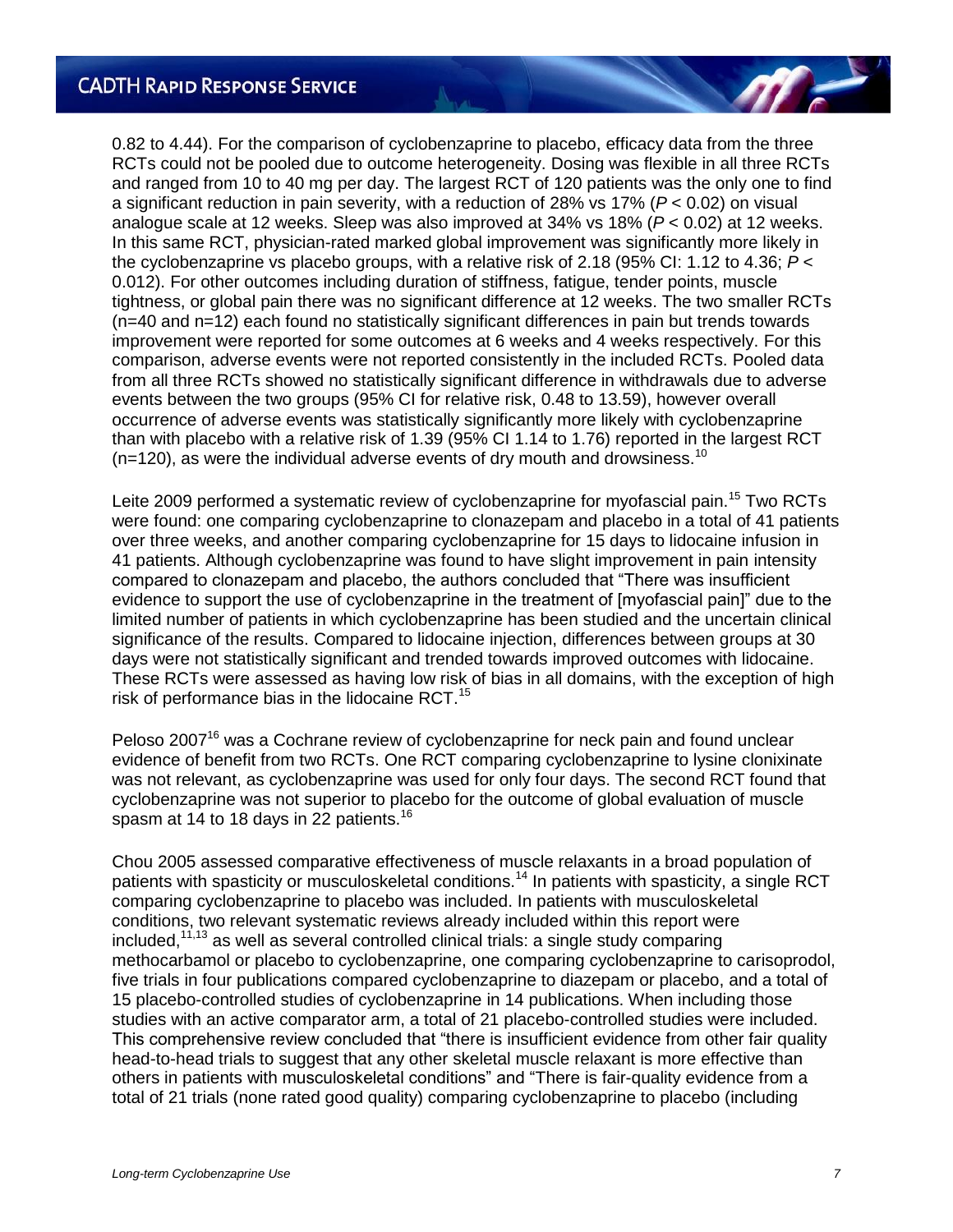head-to-head trials with a placebo arm) that consistently found that cyclobenzaprine is more effective than placebo for various measures of pain relief, muscle spasm, or functional ability in patients with primarily acute back or neck pain." Detailed evidence tables within provided a detailed summary of results of included studies.<sup>14</sup>

Tofferi 2004 included three parallel design and two cross-over randomized controlled trials in a systematic review and meta-analysis comparing cyclobenzaprine to placebo for fibromyalgia.<sup>11</sup> Several major flaws within the included RCTs were noted including inadequate description of randomization, failure to identify blinding in all five studies, and large losses to follow-up in four of the five studies. Patients" global assessment of improvement was statistically significantly superior in the cyclobenzaprine compared to placebo with an OR of 3.0, however assessment of pain on a continuous scale was significantly improved only at week four with a standard mean difference of 0.35, but not at weeks eight and 12. $^{11}$ 

Van Tulder 2003 was a systematic review in nonspecific low back pain assessing muscle relaxants.<sup>12</sup> They found "limited evidence" from one low quality RCT in 76 patients pointing towards no difference between cyclobenzaprine vs placebo for muscle spasm in chronic low back pain at 18 days, and also found no significant differences between cyclobenzaprine and diazepam for chronic low back pain in another low quality RCT. A high quality RCT comparing cyclobenzaprine to carisoprodol in acute low back pain also found no significant differences between treatments, whereas a low quality RCT found a statistically significant decrease in muscle spasm with cyclobenzaprine vs NSAIDs after 14 days but no difference in pain or global assessment of efficacy. Two RCTs deemed to be of high quality assessed cyclobenzaprine vs placebo for acute low back pain. A pooled analysis comparing all oral non-benzodiazepine muscle relaxants to placebo did not report results separately for cyclobenzaprine. The two relevant RCTs were described separately. An RCT of 10 days duration in 48 patients found statistically significantly higher number of patients with improvement in pain and spasm, physician"s global evaluation, and activities of daily living with cyclobenzaprine compared with placebo. Another RCT of 14 days duration in 24 patients found statistically significant improvement in pain, daily activities, and global improvement with cyclobenzaprine compared with placebo at day 7 but not at day 14. Effect sizes and their confidence intervals were not reported.<sup>12</sup>

Browning 2001 performed a systematic review and meta-analysis of 14 RCTs from 13 publications comparing cyclobenzaprine to placebo for treatment of back pain.<sup>13</sup> Although studies were reported overall to be of moderate quality, authors noted major methodological flaws within included RCTs including inadequate description of randomization in nine, and concerns regarding ineffective blinding in 10 studies. Duration of the included studies ranged from 8 to 21 days. Of 10 studies reporting patient or physician reported global improvement in pain at study end, the pooled odds ratio was 4.7 (95% CI 2.7 to 8.1). For continuous variables representing the five domains of back pain (local pain, muscle spasm, tenderness to palpation, range of motion and activities of daily living), cyclobenzaprine was found to be statistically significantly superior to placebo for all comparisons at all three time points assessed, with a statistically significant trend towards decreasing effectiveness over time. Between five and seven studies were pooled for each of these five endpoints. Adverse events overall were more common with cyclobenzaprine compared with placebo, occurring in 53% vs 28% (*P* < 0.002). Drowsiness was the most commonly reported in 20% vs  $2\%$  ( $P < 0.001$ ).<sup>13</sup>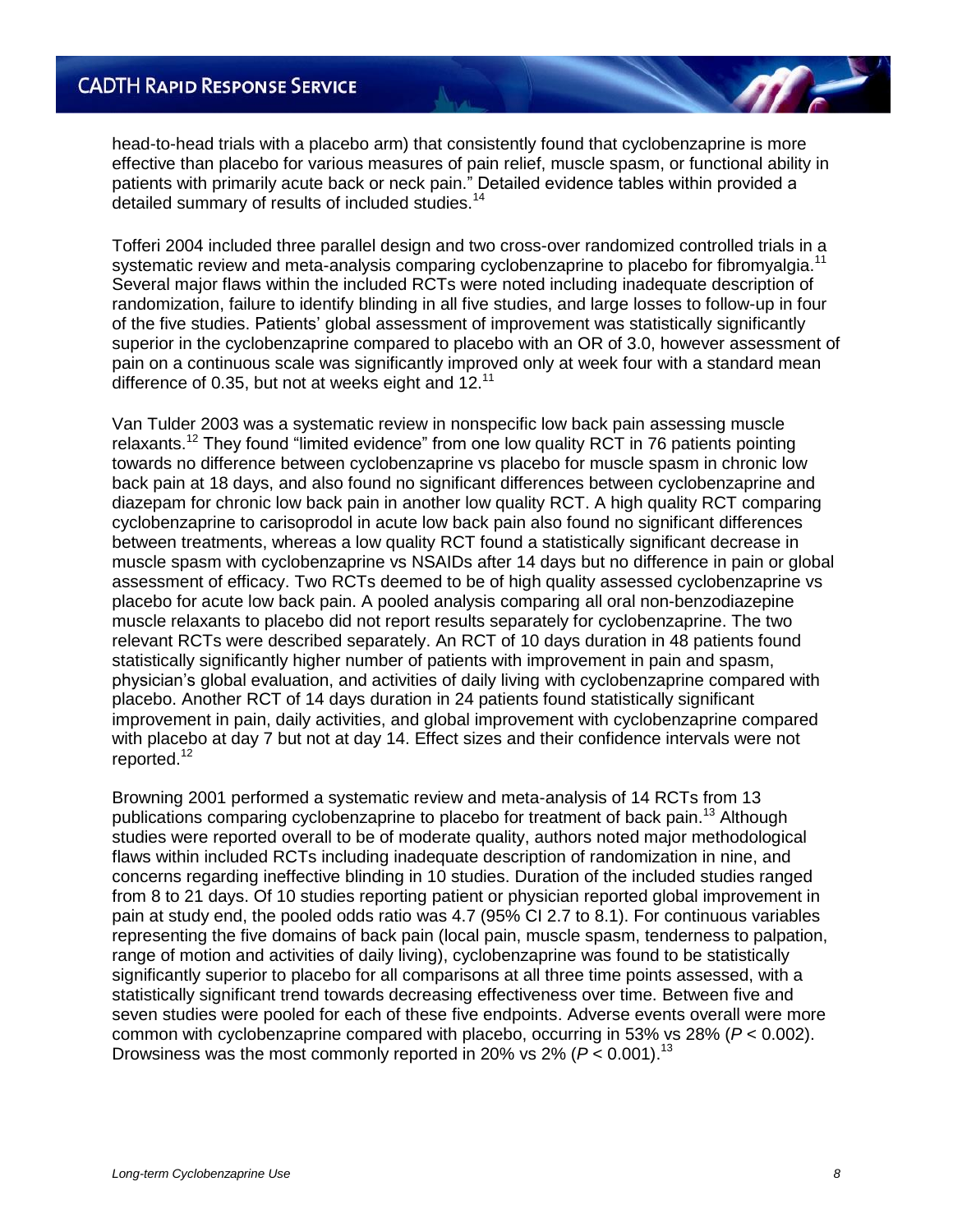

#### Randomized controlled trials

Alencar 2014 randomized a total of 45 patients with myofascial pain and associated jaw pain on awakening to cyclobenzaprine 10 mg daily, tizanidine 4mg daily, or placebo 2 hours before bedtime.<sup>23</sup> Patients received these interventions concomitant with patient education as part of a self-care management program. There were 15 patients in each group. All groups improved from baseline after three weeks, however no significant differences in pain or sleep quality were observed between the three groups. Morning drowsiness was the most commonly reported adverse event, occurring in 13% of placebo, 73% of tizanidine and 53% of cyclobenzaprine group patients.<sup>23</sup>

Khwaja 2010 reported the results of an RCT comparing ibuprofen (n=20), cyclobenzaprine (n=21), or both (n=20) in patients with acute cervical strain (neck pain) due to motor vehicle collisions or falls.<sup>17</sup> Outcomes included pain as assessed by visual analogue scale, resumption of normal activities, use of rescue medications, and adverse events. There was no statistically significant difference in any efficacy outcomes. Adverse events were minimal, with four patients out of the total of 41 receiving cyclobenzaprine either alone or in combination reporting dizziness, compared with one of 20 patients receiving ibuprofen alone. The authors conclude that using cyclobenzaprine alone or adding to NSAIDs offers little benefit in this patient population.

Malanga 2009 reports the results of two identically designed RCTs assessing the efficacy of cyclobenzaprine extended release 15 mg and 30 mg once daily compared with immediate release 10mg three times daily or placebo in patients with muscle spasms associated with low back or neck pain.<sup>19</sup> Dropouts were substantial, with 156 of 254 patients completing study #1 and 174 of 250 patients completing study #2. At day 14, although patient's rating of medication helpfulness was statistically significantly superior to placebo for carbamazepine 15mg extended release once daily compared with placebo in study #1, the other study and both 30mg treatment groups were not statistically significantly different than placebo for this or any other efficacy outcomes including physician"s global assessment, response vs. nonresponse to treatment, relief from local pain, patients global impression of change, or activities of daily living. With respect to adverse events, in study #1, nine patients in the immediate release cyclobenzaprine group discontinued therapy due to adverse events vs three in the 30mg group, one in the 15mg group, and two in the placebo group. In study #2, five in the immediate release, three in the 30mg and one in each of the other groups discontinued therapy due to adverse events. The extended release cyclobenzaprine products are not currently marketed in Canada. Two serious adverse events were reported in the entire study population and these were thought to be unlikely due to the treatment.<sup>19</sup>

#### *Cost-effectiveness*

No economic evaluations or systematic reviews of economic evaluations were identified.

#### *Evidence-based Guidelines*

Relevant recommendations from the included guidelines are presented in Appendix 5.

The Institute for Clinical Systems Improvement published evidence-based guidelines for the assessment and management of chronic pain in 2013. $^{21}$  These guidelines state that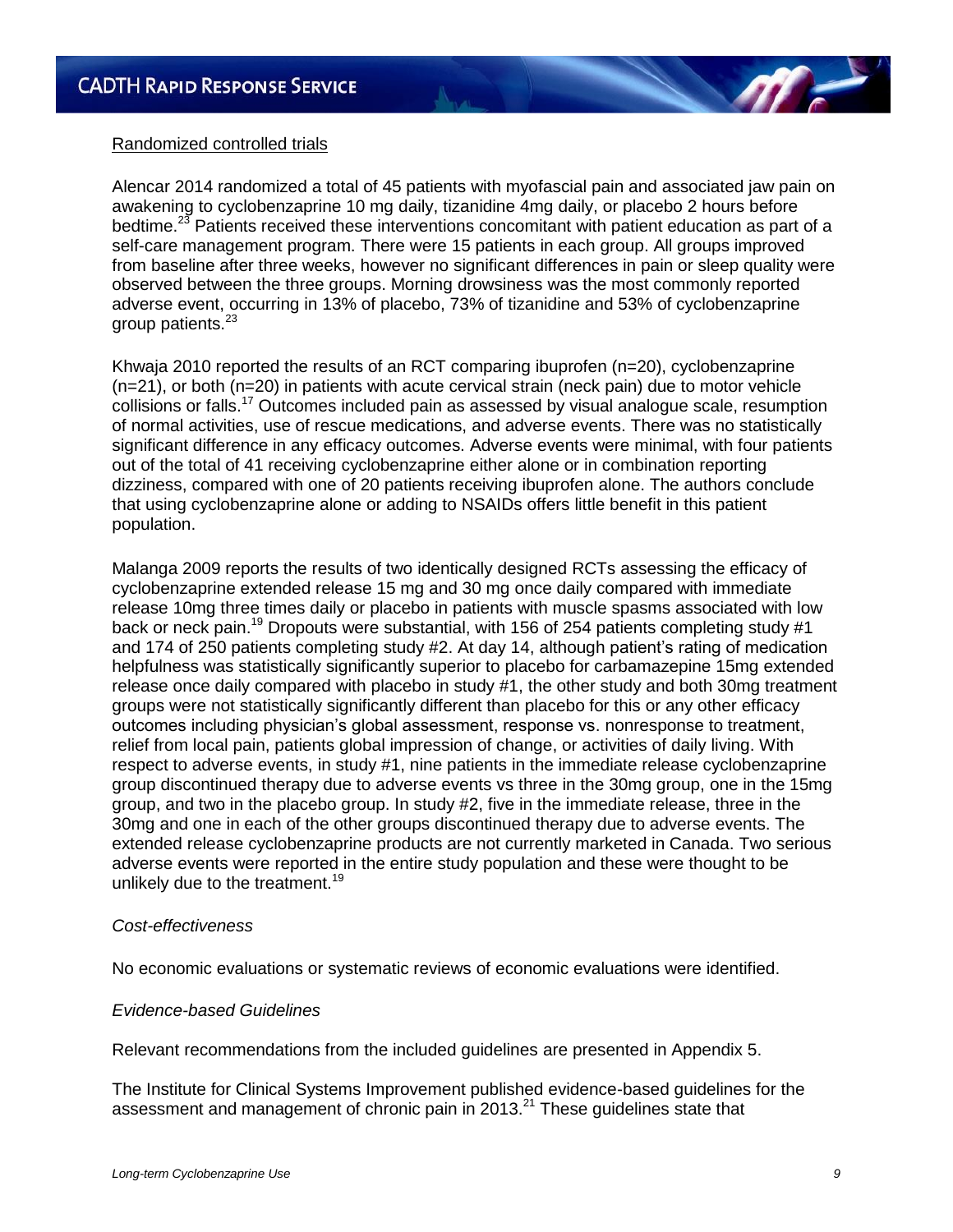"Cyclobenzaprine also has modest benefit in patients with fibromyalgia and is used as a standard therapy for muscle pain." With respect to the use of cyclobenzaprine in neuropathic pain, they cite the systematic review by Tofferi et al..<sup>11</sup> Cyclobenzaprine is listed as a drug therapy option for management of muscle pain, however it is noted that recommendations for muscle pain management were made "in the absence of evidence".<sup>21</sup>

Canadian guidelines for the diagnosis and management of fibromyalgia, endorsed by the Canadian Pain Society and the Canadian Rheumatology Association, were published in 2012.<sup>20</sup> Statements within these guidelines relevant to cyclobenzaprine include "Cyclobenzaprine, technically a muscle relaxant, structurally similar to the TCAs, has shown moderate benefit for global improvement with an odds ratio (OR) of 3.0 (95% CI 1.6-5.6)." And that "very low doses of cyclobenzaprine increased restorative sleep, with improvement in fatigue and pain." Recommendations regarding treatment do not specifically address cyclobenzaprine use.<sup>20</sup>

Alberta"s 2011 "Toward Optimized Practice" guidelines for the management of low back pain primarily used previously published guidelines as their sources.<sup>22</sup> They suggested that for chronic low back pain, muscle relaxants may be appropriate if used selectively and cautiously for pain and muscle spasm. For acute and subacute low back pain, they suggest acetaminophen as first choice and NSAIDs as second choice if medications are necessary, and to "Only consider adding a short course of muscle relaxant (benzodiazepines, cyclobenzaprine, or antispasticity drugs) on its own, or added to NSAIDs, if acetaminophen or NSAIDs have failed to reduce pain." These guidelines are the only to recommend a specific dosage of cyclobenzaprine. They suggest 10 to 30 mg per day for up to two weeks duration, with the greatest benefit being seen in the first week. $^{22}$ 

Evidence-based guidelines for the treatment of fibromvalgia were published in 2004.<sup>11</sup> A review of evidence was performed by 13 methodological experts. These guidelines state that the "strongest evidence for medication efficacy" in fibromyalgia is for cyclobenzaprine and amitriptyline, and that cyclobenzaprine has been effective in RCTs of 6 to 12 weeks duration. This guideline references the systematic review by Tofferi et al included in this report.<sup>11</sup>

#### **Limitations**

Although included systematic reviews were of acceptable to high quality, their ability to draw clear conclusions was limited by the lack of quality and quantity of available RCTs. Included RCTs were often noted to have methodological flaws leading to potential bias, and were generally of small size and short duration. The majority of RCTs included in the systematic reviews were conducted greater than 20 years ago; standards for the conduct and reporting of RCTs have become more rigorous over time, and clinical practice could have changed since most of these RCTs were conducted.

Four recent RCTs of cyclobenzaprine used for different types of pain ranged from low to high risk of bias. Although none showed clear evidence of benefit, these RCTs were all of relatively small size and two of them had no sample size calculation, making them potentially underpowered to detect clinically meaningful differences.

The included clinical practice guidelines were generally lacking in rigour of development. Nonspecific recommendations within each of the guidelines with respect to medication use were likely a reflection of the lack of quality and quantity of supporting evidence.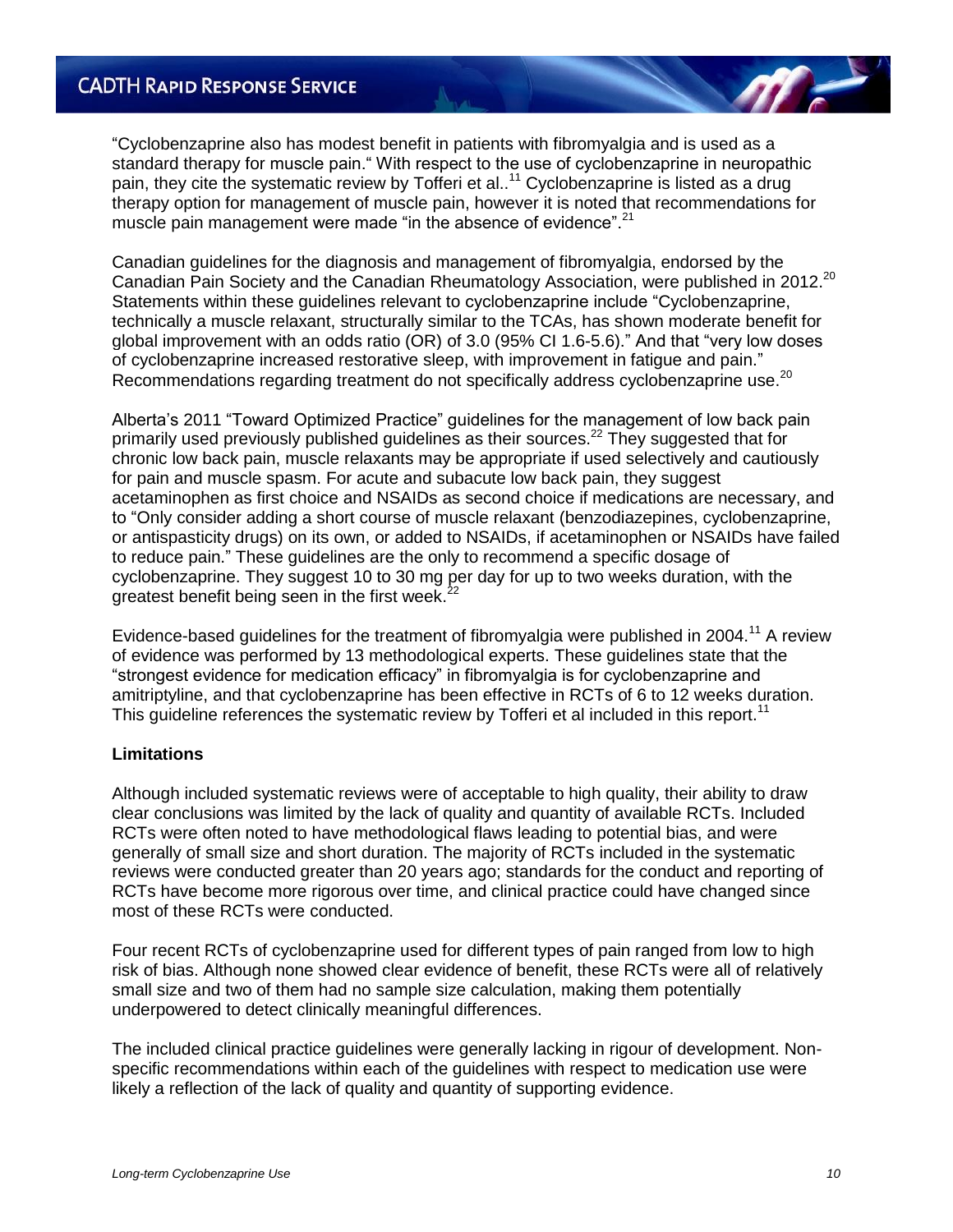#### **CONCLUSIONS AND IMPLICATIONS FOR DECISION OR POLICY MAKING**

Cyclobenzaprine may be more effective than placebo for symptomatic treatment of fibromyalgia and back pain, but frequently causes side effects including drowsiness, dizziness, and dry mouth. In RCTs comparing cyclobenzaprine to other pharmacologic agents, including benzodiazepines, amitriptyline, and other muscle relaxants, it has not shown to be significantly different. Combination therapy of cyclobenzaprine with NSAIDs was not shown to be superior to cyclobenzaprine alone or placebo for treatment of neck pain. No economic evaluations were identified. Relevant evidence-based clinical practice guidelines include cyclobenzaprine as an option for treatment of symptoms of fibromyalgia, back pain, and muscle pain, but recommendations are non-specific with respect to cyclobenzaprine's dosing, duration, or place in therapy relative to other available treatments.

**PREPARED BY:** 

Canadian Agency for Drugs and Technologies in Health Tel: 1-866-898-8439 [www.cadth.ca](http://www.cadth.ca/)

**ATT**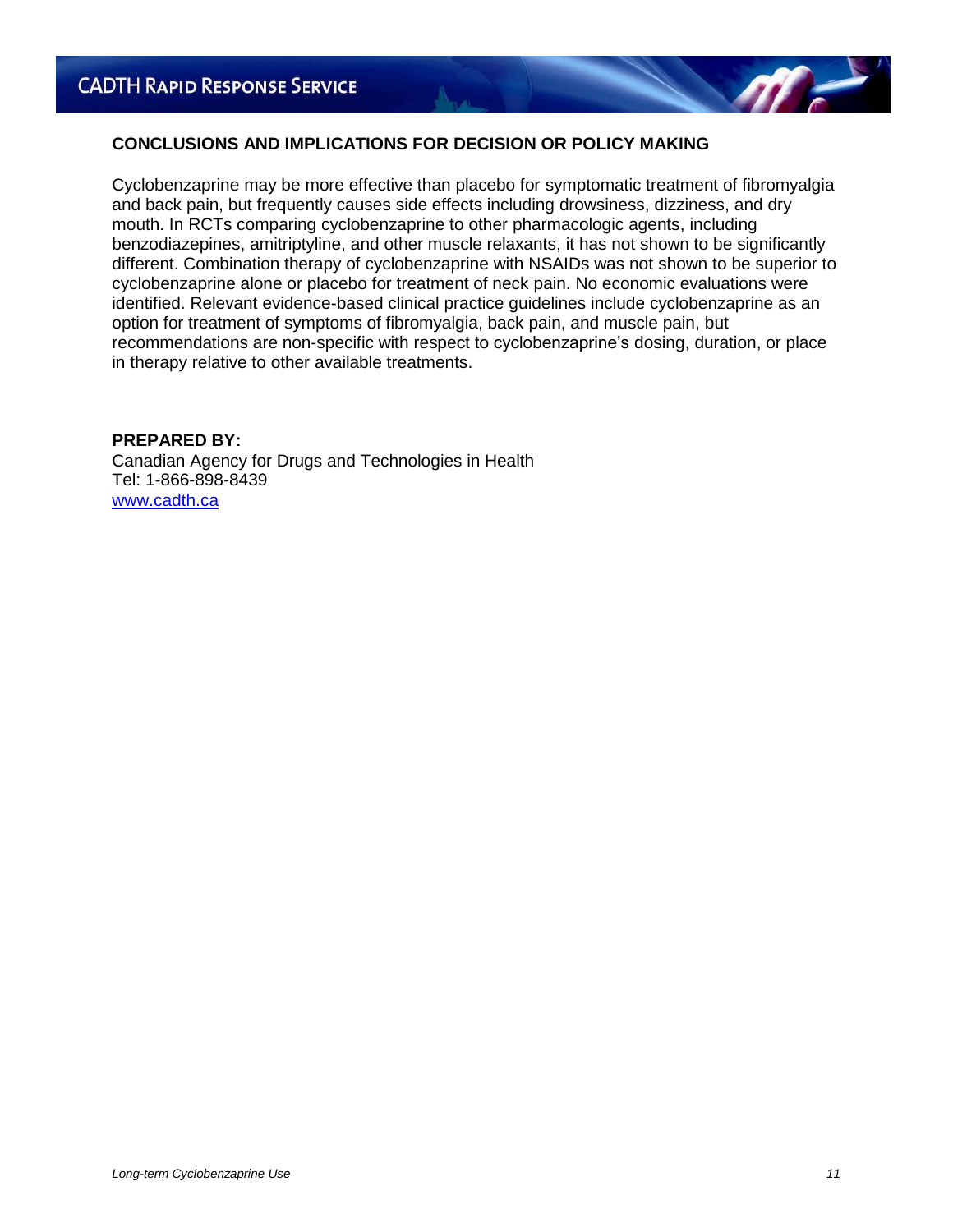#### **REFERENCES**

- 1. PrCyclobenzaprine (cyclobenzaprine hydrochloride tablets USP) 10 mg [product] monograph]. St. Laurent (QC): Sivem Pharmaceuticals; 2014 May 27.
- 2. Goldenberg DL. Initial treatment of fibromyalgia in adults. 2015 Jan 8 [cited 2015 Jan 30]. In: UpToDate [Internet]. Waltham (MA): UpToDate; c2005 - . Available from: [http://www.uptodate.com](http://www.uptodate.com/) Subscription required.
- 3. Knight CL, Deyo RA, Staiger TO, Wipf JE. Treatment of acute low back pain. 2014 Sep 23 [cited 2015 Jan 30]. In: UpToDate [Internet]. Waltham (MA): UpToDate; c2005 - . Available from: [http://www.uptodate.com](http://www.uptodate.com/) Subscription required.
- 4. Isaac Z. Treatment of neck pain. 2014 Jul 31 [cited 2015 Jan 30]. In: UpToDate [Internet]. Waltham (MA): UpToDate; c2005 - . Available from: [http://www.uptodate.com](http://www.uptodate.com/) Subscription required.
- 5. See S, Ginzburg R. Skeletal muscle relaxants. Pharmacotherapy. 2008 Feb;28(2):207-13.
- 6. American Geriatrics Society 2012 Beers Criteria Update Expert Panel. American Geriatrics Society updated Beers Criteria for potentially inappropriate medication use in older adults. J Am Geriatr Soc [Internet]. 2012 Apr [cited 2015 Feb 23];60(4):616-31. Available from:<http://www.ncbi.nlm.nih.gov/pmc/articles/PMC3571677>
- 7. Shea BJ, Grimshaw JM, Wells GA, Boers M, Andersson N, Hamel C, et al. Development of AMSTAR: a measurement tool to assess the methodological quality of systematic reviews. BMC Med Res Methodol [Internet]. 2007 [cited 2015 Feb 23];7:10. Available from:<http://www.ncbi.nlm.nih.gov/pmc/articles/PMC1810543/pdf/1471-2288-7-10.pdf>
- 8. Higgins JPT, Altman DG, Sterne JAC. Chapter 8: assessing risk of bias in included studies [Internet]*.* Version 5.1.0. In: Higgins JPT, Green S, editors. Cochrane handbook for systematic reviews of interventions. Oxford (GB): The Cochrane Collaboration; 2011 Mar [cited 2015 Feb 9]. Available from: [www.cochrane-handbook.org.](http://www.cochrane-handbook.org/)
- 9. Brouwers M, Kho ME, Browman GP, Burgers JS, Cluzeau F, Feder G, et al. AGREE II: advancing guideline development, reporting and evaluation in healthcare. CMAJ [Internet]. 2010 Dec [cited 2015 Feb 23];182(18):E839-E842. Available from: <http://www.ncbi.nlm.nih.gov/pmc/articles/PMC3001530/pdf/182e839.pdf>
- 10. Smith B, Peterson K, Fu R, McDonagh M, Thakurta S. Drug class review: drugs for fibromyalgia: final original report [Internet]. Portland (OR): Oregon Health & Science University; 2011 Apr. [cited 2015 Jan 29]. (Drug Class Reviews). Available from: <http://www.ncbi.nlm.nih.gov/pubmedhealth/PMH0010224/pdf/TOC.pdf>
- 11. Tofferi JK, Jackson JL, O'Malley PG. Treatment of fibromyalgia with cyclobenzaprine: a meta-analysis. Arthritis Rheum [Internet]. 2004 Feb 15 [cited 2015 Jan 29];51(1):9-13. Available from:<http://onlinelibrary.wiley.com/doi/10.1002/art.20076/pdf>

**M**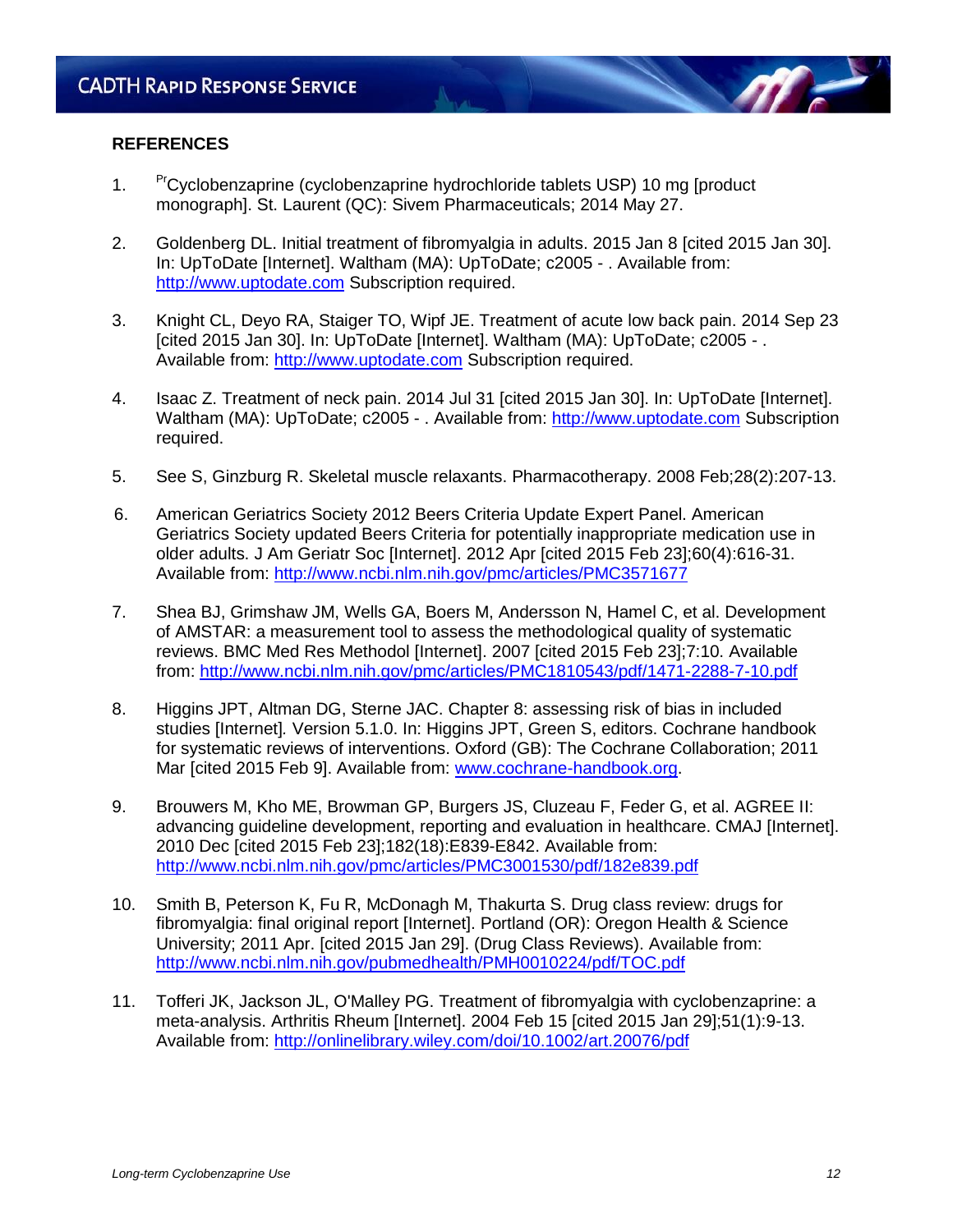- 12. Van Tulder MW, Touray T, Furlan AD, Solway S, Bouter LM, Cochrane Back Review Group. Muscle relaxants for nonspecific low back pain: a systematic review within the framework of the Cochrane Collaboration. Spine. 2003 Sep 1;28(17):1978-92.
- 13. Browning R, Jackson JL, O'Malley PG. Cyclobenzaprine and back pain: a meta-analysis. Arch Intern Med. 2001 Jul 9;161(13):1613-20.
- 14. Chou R, Peterson K. Drug class review on skeletal muscle relaxants: final report [Internet]. Portland (OR): Oregon Health & Science University; 2005 May. [cited 2015 Jan 29]. (Drug Class Reviews). Available from: <http://www.ncbi.nlm.nih.gov/pubmedhealth/PMH0005346/pdf/TOC.pdf>
- 15. Leite FM, Atallah AN, El Dib R, Grossmann E, Januzzi E, Andriolo RB, et al. Cyclobenzaprine for the treatment of myofascial pain in adults. Cochrane Database Syst Rev. 2009 Jul 8;(3):CD006830.
- 16. Peloso P, Gross A, Haines T, Trinh K, Goldsmith CH, Burnie S, et al. Medicinal and injection therapies for mechanical neck disorders. Cochrane Database Syst Rev. 2007 Jul 18;(3):CD000319.
- 17. Khwaja SM, Minnerop M, Singer AJ. Comparison of ibuprofen, cyclobenzaprine or both in patients with acute cervical strain: a randomized controlled trial. CJEM Canadian Journal of Emergency Medicine [Internet]. 2010 Jan [cited 2015 Jan 29];12(1):39-44. Available from: [http://www.cjem-online.ca/sites/cjem-online.ca/files/pg39\\_0.pdf](http://www.cjem-online.ca/sites/cjem-online.ca/files/pg39_0.pdf)
- 18. McIntosh G, Hall H. Low back pain (acute). BMJ Clin Evid (Online). 2011;05(1102):1-35.
- 19. Malanga GA, Ruoff GE, Weil AJ, Altman CA, Xie F, Borenstein DG. Cyclobenzaprine ER for muscle spasm associated with low back and neck pain: two randomized, double-blind, placebo-controlled studies of identical design. Curr Med Res Opin. 2009 May;25(5):1179- 96.
- 20. Fitzcharles MA, Ste-Marie PA, Goldenberg DL, Pereira JX, Abbey S, Choiniere M. 2012 Canadian guidelines for the diagnosis and management of fibromyalgia syndrome [Internet]. The Canadian Fibromyalgia Guidelines Committee; 2012. Management; 2012 [cited 2015 Jan 30]. Available from: [http://fmguidelines.ca/?page\\_id=21](http://fmguidelines.ca/?page_id=21)
- 21.Hooten WM, Timming R, Belgrade M, Gaul J, Goertz M, Haake B, et al. Assessment and management of chronic pain [Internet]. Bloomington (MN): Institute for Clinical Systems Improvement; 2013 Nov. [cited 2015 Jan 30]. Available from: [https://www.icsi.org/\\_asset/bw798b/ChronicPain.pdf](https://www.icsi.org/_asset/bw798b/ChronicPain.pdf)
- 22. Toward Optimized Practice. Guideline for the evidence-informed primary care management of low back pain [Internet]. 2nd ed. Edmonton: Alberta Medical Association Toward Optimized Practice (TOP); 2011. [cited 2015 Jan 30]. Available from: [http://www.topalbertadoctors.org/download/572/LBPGUIDELINESNov25.pdf?\\_201501211](http://www.topalbertadoctors.org/download/572/LBPGUIDELINESNov25.pdf?_20150121163203) [63203](http://www.topalbertadoctors.org/download/572/LBPGUIDELINESNov25.pdf?_20150121163203)
- 23. Alencar FG Jr, Viana PG, Zamperini C, Becker A. Patient education and self-care for the management of jaw pain upon awakening: a randomized controlled clinical trial comparing

**M**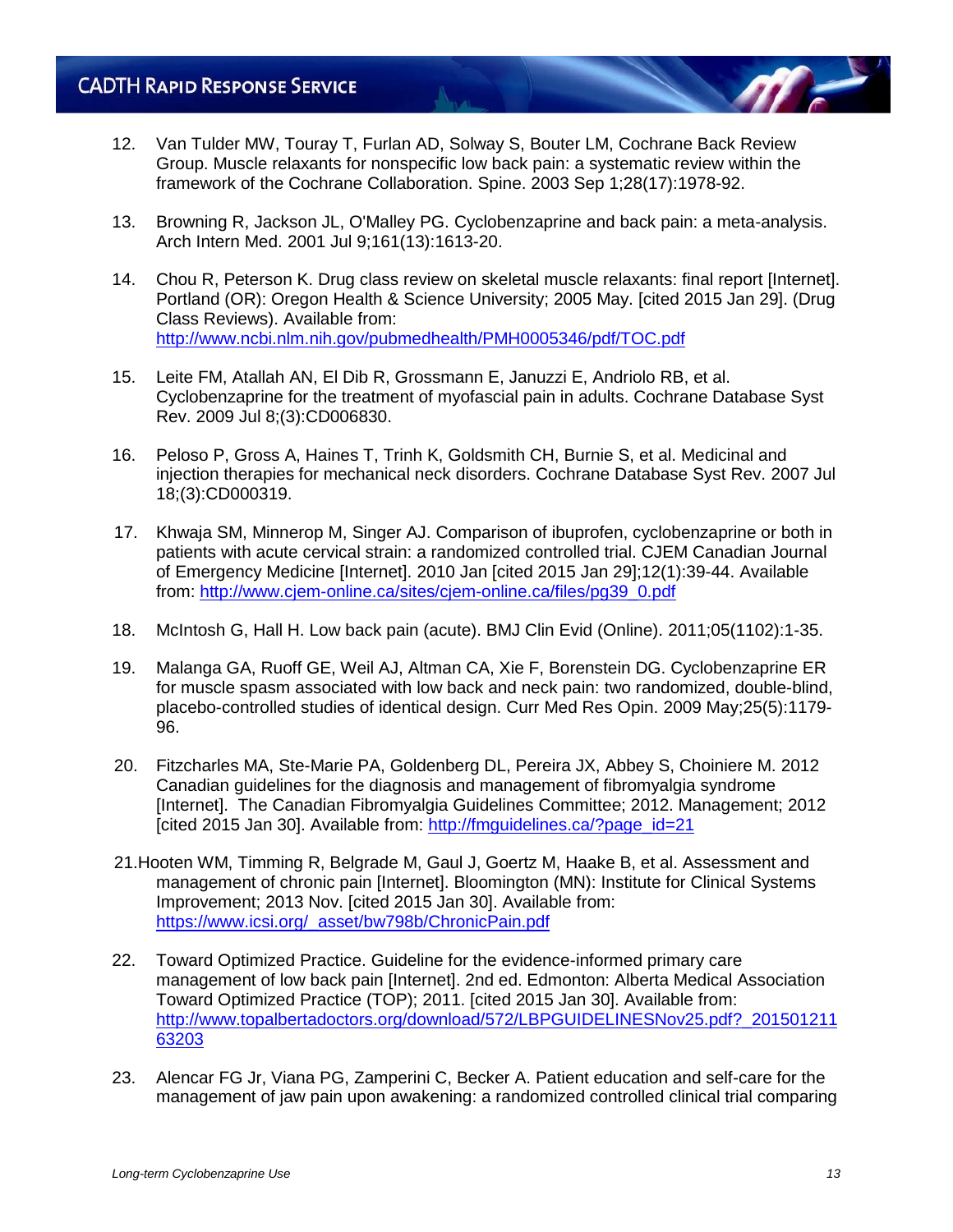the effectiveness of adding pharmacologic treatment with cyclobenzaprine or tizanidine. J Oral Facial Pain Headache. 2014;28(2):119-27.

- 24. Arnau JM, Vallano A, Lopez A, Pellisé F, Delgado MJ, Prat N. A critical review of guidelines for low back pain treatment. Eur Spine J [Internet]. 2006 May [cited 2015 Feb 5];15(5):543-53. Available from: [http://www.ncbi.nlm.nih.gov/pmc/articles/PMC3489347/pdf/586\\_2005\\_Article\\_1027.pdf](http://www.ncbi.nlm.nih.gov/pmc/articles/PMC3489347/pdf/586_2005_Article_1027.pdf)
- 25. Van Tulder MW, Koes B, Malmivaara A. Outcome of non-invasive treatment modalities on back pain: an evidence-based review. Eur Spine J. 2006 Jan;15(Suppl 1):S64-S81.
- 26. Alpaslan C, Kahraman SA, Durmuslar C, Cula S. Comparative efficacy of four muscle relaxants on signs and symptoms of the myofascial pain syndrome associated with temporomandibular disorders: a randomized clinical trial. Journal of Musculoskeletal Pain. 2012 Dec;20(4):310-6.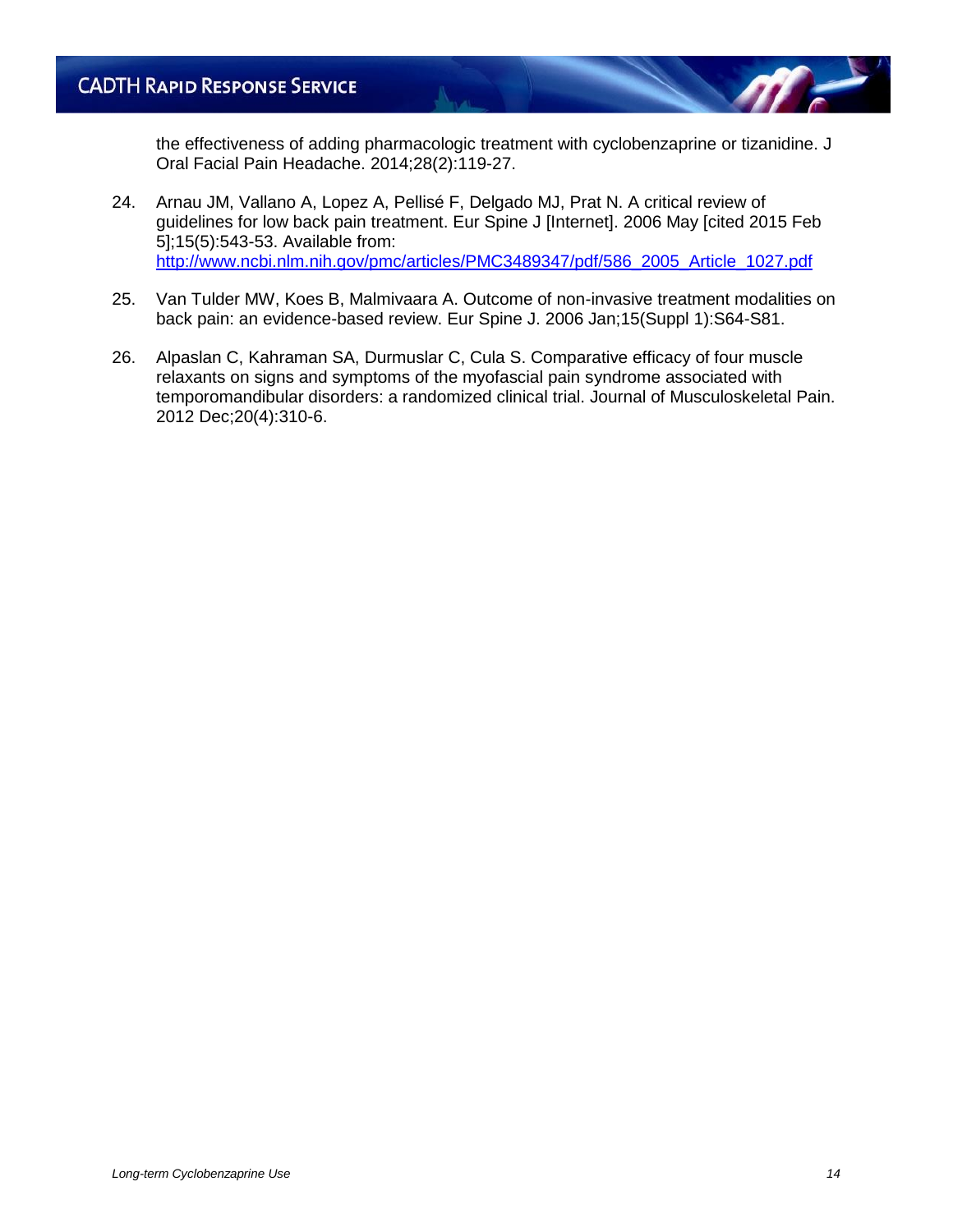#### **Appendix 1: Selection of Included Studies**



**ME**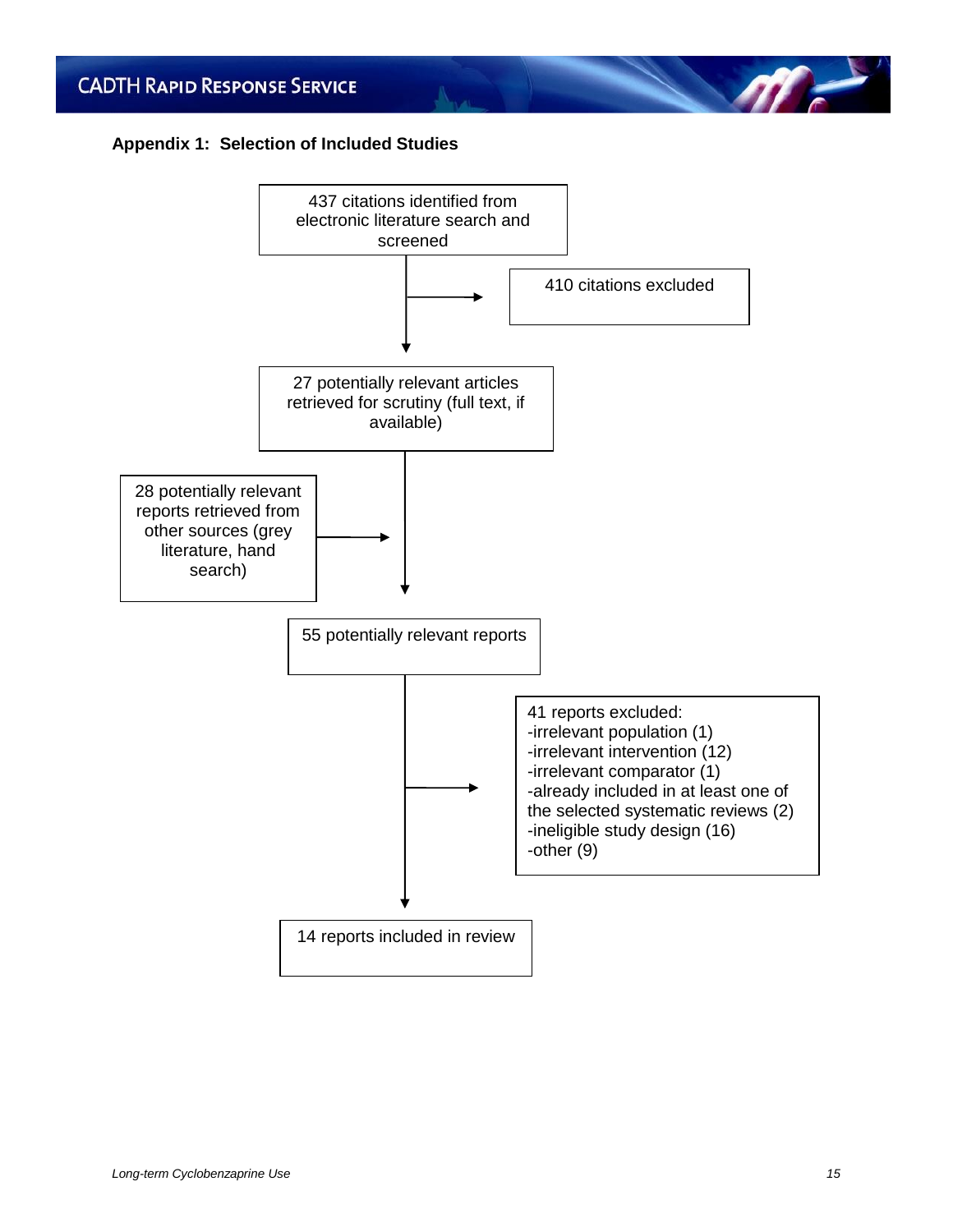### **Appendix 2: Summary of Study Characteristics**

|                                           | <b>Characteristics of included systematic reviews</b>                                                                 |                                  |                                                                                                             |                                                                        |                                                                                                                                                                                            |  |  |
|-------------------------------------------|-----------------------------------------------------------------------------------------------------------------------|----------------------------------|-------------------------------------------------------------------------------------------------------------|------------------------------------------------------------------------|--------------------------------------------------------------------------------------------------------------------------------------------------------------------------------------------|--|--|
| Author,<br>year,<br><b>Search</b><br>date | <b>Method of</b><br>data<br>synthesis                                                                                 | <b>Population /</b><br>pain type | Intervention(s)                                                                                             | Comparator(s)                                                          | <b>Outcomes</b>                                                                                                                                                                            |  |  |
| Smith,<br>201110<br>October<br>2010       | Meta-<br>analysis of<br>harms<br>outcomes<br>Insufficient<br>data for<br>meta-<br>analysis of<br>efficacy<br>outcomes | Adults with<br>fibromyalgia      | Antidepressants,<br>antiepileptic<br>medications, and<br>muscle relaxants<br>(including<br>cyclobenzaprine) | Placebo, or any<br>of the<br>interventions<br>compared head<br>to head | -Pain (primary<br>outcome), all<br>types of<br>assessments<br>and any time<br>point<br>-Adverse<br>events (overall<br>and specific)<br>-Withdrawal<br>due to<br>adverse<br>events          |  |  |
| Leite,<br>200915<br>February<br>2009      | Qualitative<br>summary<br>Insufficient<br>data for<br>meta-<br>analysis                                               | Myofascial<br>pain               | Cyclobenzaprine                                                                                             | Placebo, no<br>intervention,<br>physiotherapy,<br>or other control     | -Intensity,<br>frequency and<br>duration of<br>pain crises<br>measured<br>using<br>validated<br>scales<br>(primary<br>outcome)<br>-Adverse<br>events<br>-Sleep quality<br>-Quality of life |  |  |
| Peloso,<br>200716<br>December<br>2006     | Qualitative<br>summary<br>Insufficient<br>data for<br>Meta-<br>analysis                                               | Mechanical<br>neck pain          | Oral or injectable<br>medications<br>(including<br>cyclobenzaprine)                                         | Any control                                                            | -Patient and<br>examiner<br>measured<br>pain<br>-Functional<br>status, work<br>status,<br>-Range of<br>motion<br>-Global<br>perceived<br>effect<br>-Patient<br>satisfaction                |  |  |

 $\sqrt{m}$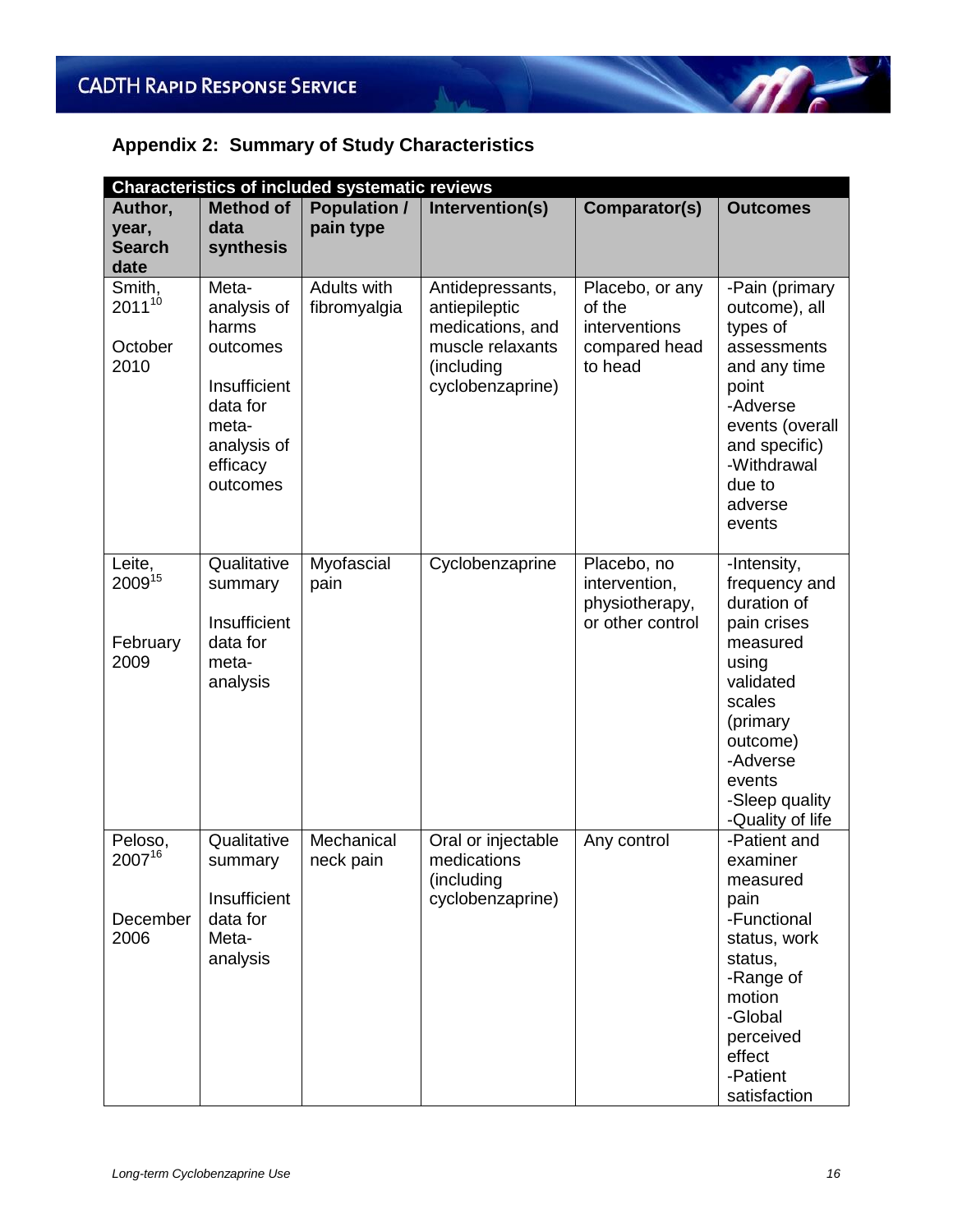|                                             | <b>Characteristics of included systematic reviews</b>                                          |                                                        |                                                                                                                                                                                                             |                                                                                                   |                                                                                                                                                 |  |  |
|---------------------------------------------|------------------------------------------------------------------------------------------------|--------------------------------------------------------|-------------------------------------------------------------------------------------------------------------------------------------------------------------------------------------------------------------|---------------------------------------------------------------------------------------------------|-------------------------------------------------------------------------------------------------------------------------------------------------|--|--|
| Author,<br>year,<br><b>Search</b><br>date   | <b>Method of</b><br>data<br>synthesis                                                          | <b>Population /</b><br>pain type                       | Intervention(s)                                                                                                                                                                                             | Comparator(s)                                                                                     | <b>Outcomes</b>                                                                                                                                 |  |  |
| Chou,<br>200514<br>January<br>2003          | Qualitative<br>summary;<br>evidence<br>tables<br>Insufficient<br>data for<br>meta-<br>analysis | Spasticity<br>and<br>musculoskel<br>etal<br>conditions | Muscle relaxants,<br>including<br>cyclobenzaprine                                                                                                                                                           | Any of the<br>interventions<br>compared head<br>to head, to<br>active treatment,<br>or to placebo | -Relief of<br>muscle<br>spasms<br>-Pain<br>-Functional<br>status<br>-Quality of life,<br>-Withdrawal<br>rates<br>-Adverse<br>effects            |  |  |
| Tofferi,<br>$2004^{11}$<br>November<br>2000 | Meta-<br>analysis<br>and<br>qualitative<br>summary                                             | Fibromyalgia                                           | Cyclobenzaprine                                                                                                                                                                                             | Placebo                                                                                           | -Global<br>improvement<br>-Treatment<br>effects on<br>pain, fatigue,<br>sleep, and<br>tender points                                             |  |  |
| Van<br>Tulder<br>200312<br>October<br>2001  | Qualitative<br>summary<br>Insufficient<br>data for<br>meta-<br>analysis                        | Non-specific<br>low back<br>pain                       | Muscle relaxants<br>(benzodiazepines<br>, non-<br>benzodiazepine<br>anti-spasmodics<br>including<br>cyclobenzaprine,<br>and antispasticity<br>medications)<br>alone or in<br>combination with<br>analgesics | Placebo, other<br>muscle<br>relaxants, other<br>analgesics                                        | Pain intensity<br>-Global<br>improvement,<br>-Specific and<br>general<br>functional<br>status<br>-Return to<br>work<br>-Physiologic<br>outcomes |  |  |
| Browning,<br>200113<br>December<br>1999     | Meta-<br>analysis                                                                              | Low back<br>pain                                       | Cyclobenzaprine                                                                                                                                                                                             | Any control                                                                                       | -Global<br>improvement<br>-Five domains<br>of back pain                                                                                         |  |  |

A. J.

 $\mathscr{M}^{\perp}$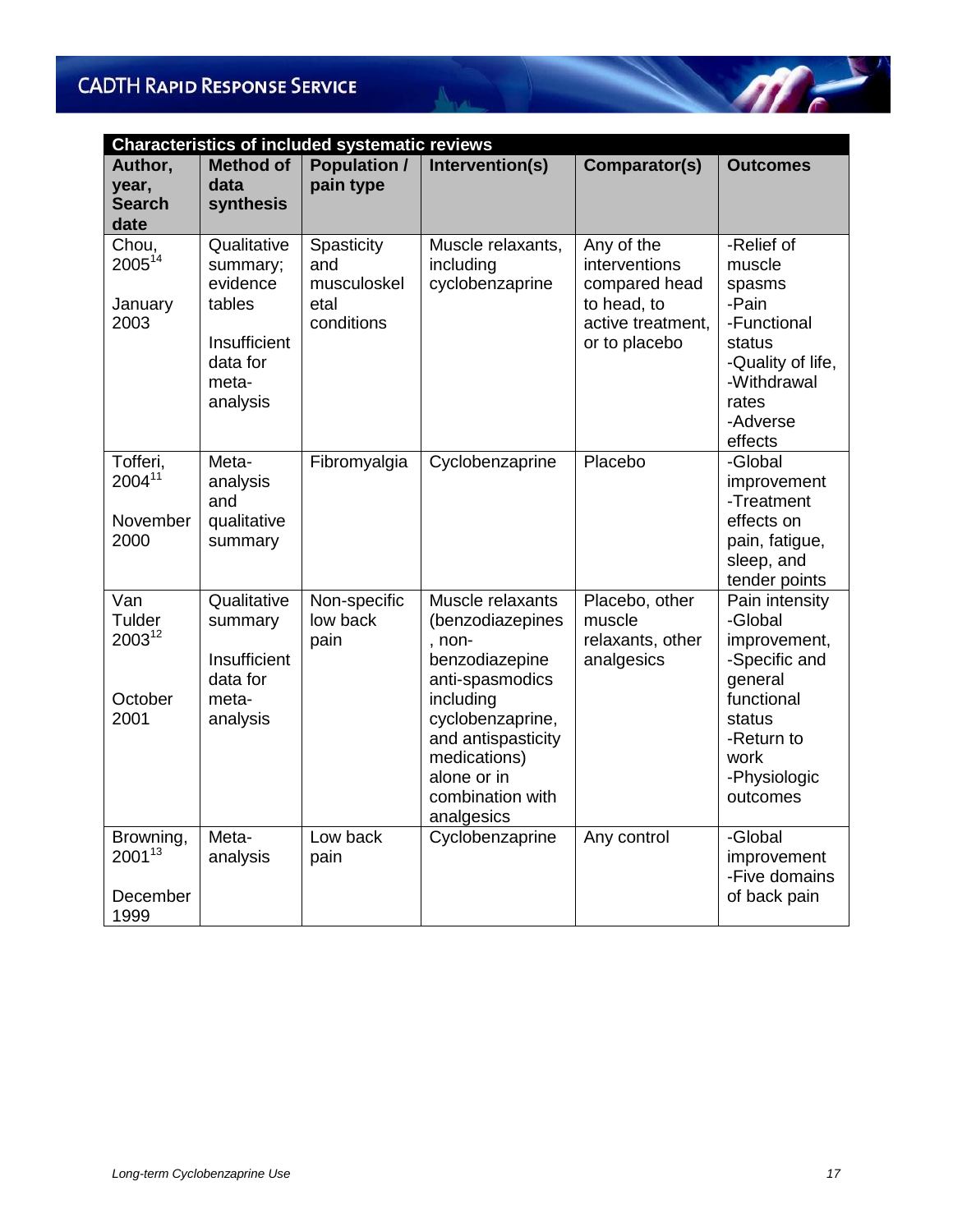| <b>Characteristics of included randomized controlled trials</b> |                                                                                     |                                                                                                                                                     |                                                         |                                                                                                                                                                                                                                |  |
|-----------------------------------------------------------------|-------------------------------------------------------------------------------------|-----------------------------------------------------------------------------------------------------------------------------------------------------|---------------------------------------------------------|--------------------------------------------------------------------------------------------------------------------------------------------------------------------------------------------------------------------------------|--|
| Author,<br>year                                                 | <b>Population</b>                                                                   | <b>Intervention</b>                                                                                                                                 | <b>Comparison</b>                                       | <b>Outcome Measures</b>                                                                                                                                                                                                        |  |
| Alencar,<br>2014 <sup>23</sup>                                  | Myofascial pain<br>and jaw pain<br>upon awakening                                   | Cyclobenzaprine<br>10 mg daily,<br>tizanidine 4mg<br>daily (2 hours<br>before bedtime),<br>for 3 weeks                                              | Placebo                                                 | -Decrease of pain<br>symptoms evaluated by<br>the modified Severity<br>Symptoms Index and<br>by the pain intensity on<br>a visual analogue scale<br>(primary outcomes).<br>-Change in sleep<br>quality (secondary<br>outcome). |  |
| Khwaja,<br>$2010^{17}$                                          | Presenting to<br>the emergency<br>department with<br>cervical strain<br>(neck pain) | Cyclobenzaprine<br>5mg three times<br>daily or<br>cyclobenzaprine<br>plus ibuprofen<br>800mg three<br>times daily, as<br>needed for up to<br>7 days | Ibuprofen 800mg<br>three times daily as<br>needed       | -Pain as assessed by<br>visual analogue scale<br>-Resumption of normal<br>activities<br>-Use of rescue<br>medications<br>-Adverse events.                                                                                      |  |
| Malanga<br>$,2009^{19}$                                         | Muscle spasm<br>associated with<br>neck or back<br>pain                             | Cyclobenzaprine<br>extended release<br>15mg (study 2)<br>daily or 30 mg<br>daily (study 1), for<br>14 days                                          | Cyclobenzaprine<br>10mg three times<br>daily or placebo | -Patients rating of<br>medication helpfulness<br>-Physicians clinical<br>global assessment<br>-Relief from local pain,<br>global impression of<br>change<br>-Activities of daily living<br>-Sleep<br>-Quality of life          |  |

North 1

 $\mathscr{M}^{\perp}$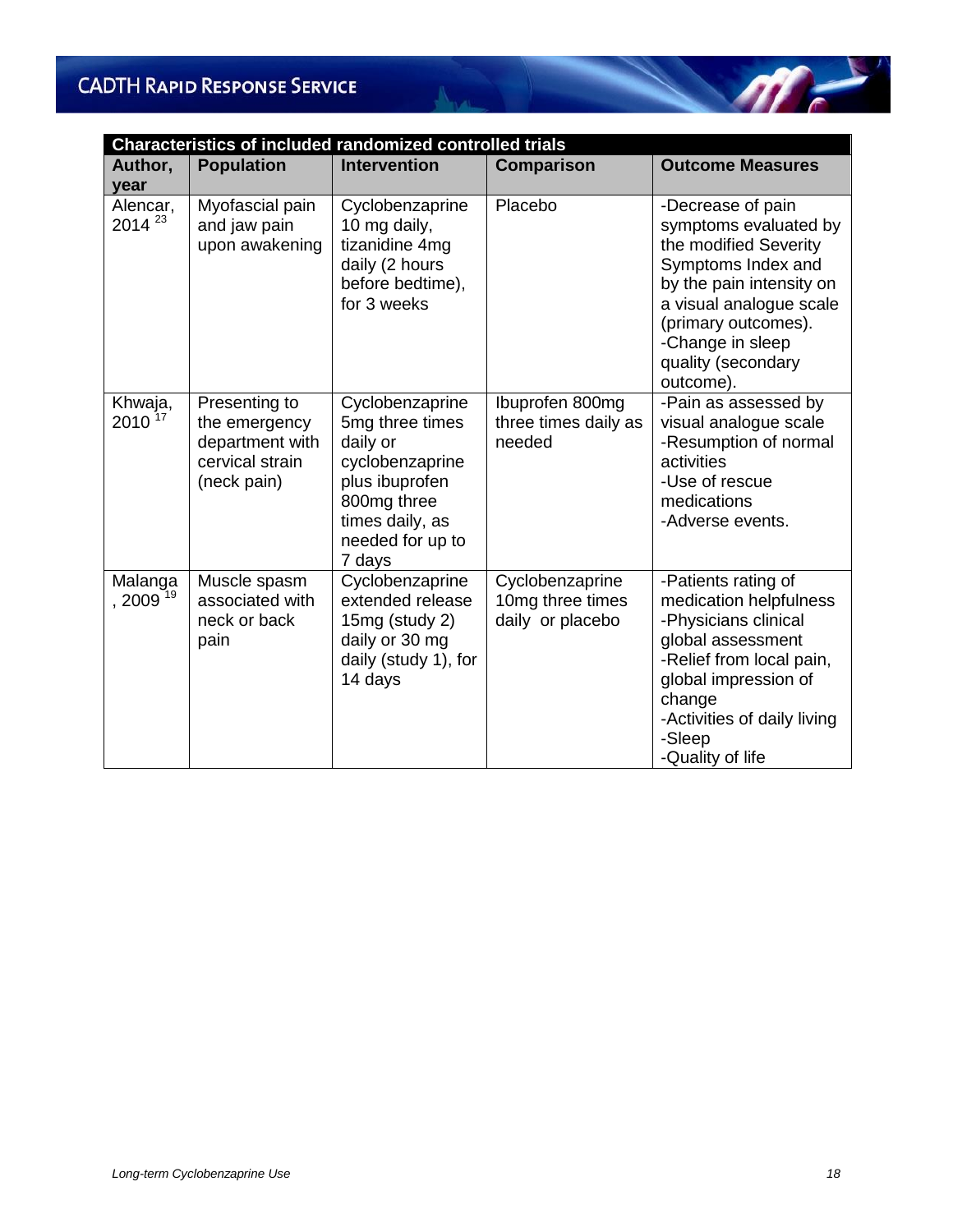### **Appendix 3: Summary of Critical Appraisal of Included Reports**

| Summary of strengths and limitations of included studies and guidelines    |                                                                                                                                                                                                                                                      |                                                                                                                                                                                                                                                                                                                                        |  |  |
|----------------------------------------------------------------------------|------------------------------------------------------------------------------------------------------------------------------------------------------------------------------------------------------------------------------------------------------|----------------------------------------------------------------------------------------------------------------------------------------------------------------------------------------------------------------------------------------------------------------------------------------------------------------------------------------|--|--|
| Author, publication year,<br>overall assessment of<br>quality/risk of bias | <b>Strengths</b>                                                                                                                                                                                                                                     | <b>Limitations</b>                                                                                                                                                                                                                                                                                                                     |  |  |
| <b>Systematic reviews:</b>                                                 |                                                                                                                                                                                                                                                      |                                                                                                                                                                                                                                                                                                                                        |  |  |
| Smith, 2011 <sup>10</sup>                                                  | -List of included and excluded<br>studies provided<br>-Performed a GRADE<br>evaluation of strength of<br>evidence<br>-Comprehensive, well-<br>described literature search                                                                            | -No a priori design<br>-Limited to English language<br>-Comprehensive search for<br>unpublished studies not<br>performed<br>-Basic characteristics of<br>included studies not provided                                                                                                                                                 |  |  |
| Leite, $200\overline{9}^{15}$                                              | -A priori design<br>-Comprehensive literature<br>search<br>-Thorough description of<br>methods<br>-Thorough description and<br>quality assessment of included<br>studies<br>-No language or publication<br>status restrictions of eligibility        | -Limited evidence available;<br>insufficient quantity for meta-<br>analysis<br>-No list of excluded studies                                                                                                                                                                                                                            |  |  |
| Peloso, 2007 <sup>16</sup>                                                 | -A priori design provided<br>-Comprehensive literature<br>search<br>-List of excluded studies<br>provided<br>-No language or publication<br>status restrictions of eligiblity<br>-Thorough description of<br>methods                                 | -Limited evidence available;<br>insufficient quantity for meta-<br>analysis                                                                                                                                                                                                                                                            |  |  |
| Chou, 2005 <sup>14</sup>                                                   | -Comprehensive review of a<br>large number of studies<br>-Comprehensive literature<br>search<br>-Evidence tables provided<br>detailed summary of results<br>and level of evidence of all<br>included studies<br>-Searched for unpublished<br>studies | -No a priori design<br>-Study selection by a single<br>reviewer<br>-Difficult to navigate the report<br>due to the large quantity of<br>studies and information and the<br>organization of the report<br>-Limited to English language<br>-Lacking detail re:<br>characteristics of included<br>studies<br>-No list of excluded studies |  |  |
| Tofferi, 2004 <sup>11</sup>                                                | -Comprehensive literature<br>search                                                                                                                                                                                                                  | -No a priori design<br>-Study selection not performed                                                                                                                                                                                                                                                                                  |  |  |

 $\eta$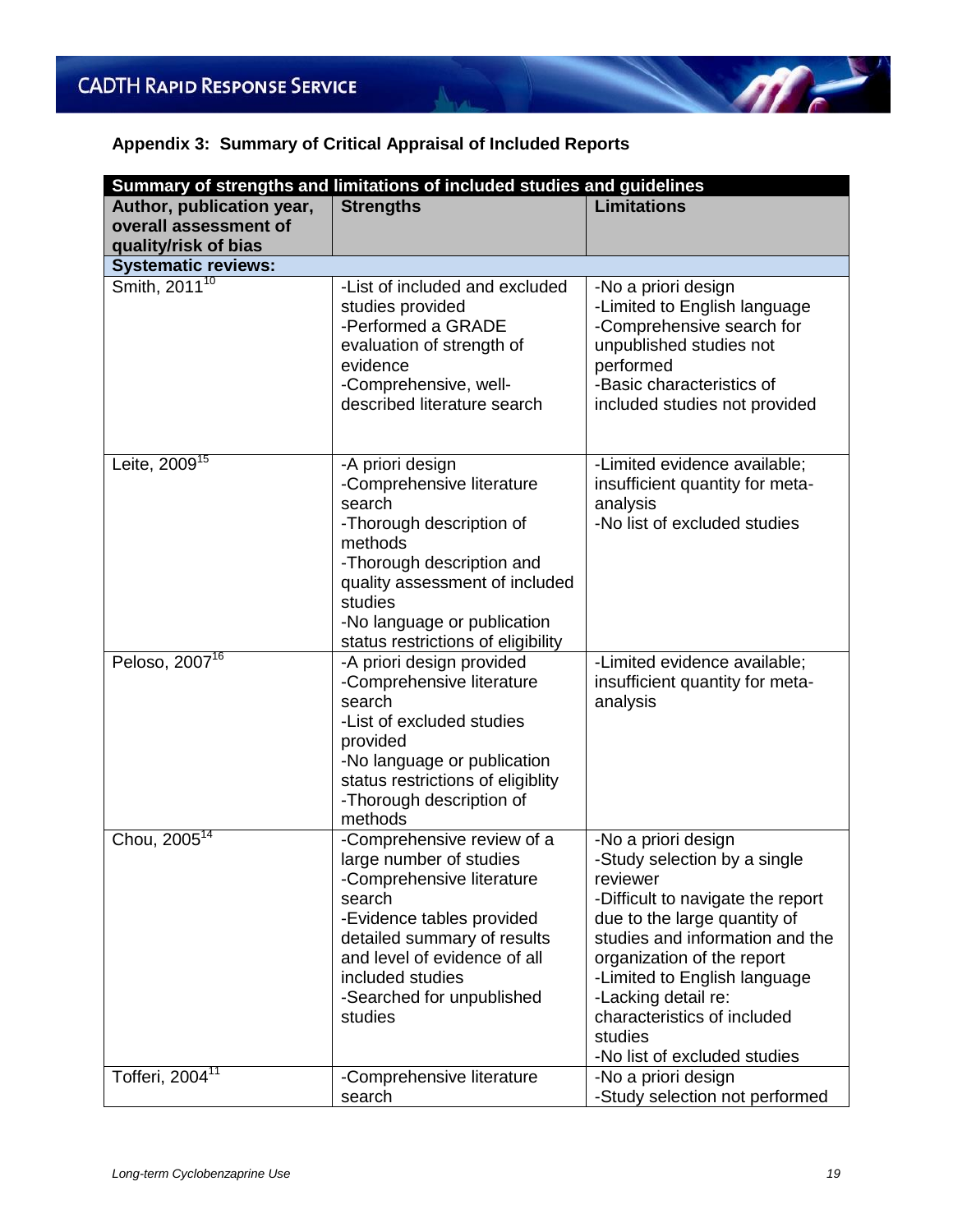| Summary of strengths and limitations of included studies and guidelines |                                                                                                                                                                          |                                                                                                                                                                                                                                                                                                                                          |  |  |  |
|-------------------------------------------------------------------------|--------------------------------------------------------------------------------------------------------------------------------------------------------------------------|------------------------------------------------------------------------------------------------------------------------------------------------------------------------------------------------------------------------------------------------------------------------------------------------------------------------------------------|--|--|--|
| Author, publication year,                                               | <b>Strengths</b>                                                                                                                                                         | <b>Limitations</b>                                                                                                                                                                                                                                                                                                                       |  |  |  |
| overall assessment of                                                   |                                                                                                                                                                          |                                                                                                                                                                                                                                                                                                                                          |  |  |  |
| quality/risk of bias                                                    |                                                                                                                                                                          |                                                                                                                                                                                                                                                                                                                                          |  |  |  |
|                                                                         | -Study characteristics well-<br>presented<br>-Searched for unpublished<br>studies<br>-Publication bias assessed                                                          | in duplicate; data extraction not<br>described<br>-No list of excluded studies<br>-Conflict of interest not declared<br>-Significant flaws in included<br>studies<br>-Lack of full description of<br>outcomes and 95% CIs not<br>presented                                                                                               |  |  |  |
| Van Tulder, 2003 <sup>12</sup>                                          | -Comprehensive literature<br>search<br>-List of included and excluded<br>studies provided<br>-Searched for unpublished<br>studies<br>-Thorough description of<br>methods | -No a priori design<br>-Results of included studies<br>reported only as significant or<br>non-significant, without 95%<br>confidence intervals<br>-Language restrictions for<br>inclusion<br>-Pooled analysis included all<br>oral non-benzodiazepines, a<br>heterogeneous group of<br>medications<br>-Conflict of interest not declared |  |  |  |
| Browning, $2001^{13}$                                                   | -Concise, thorough<br>presentation of study<br>characteristics<br>-Searched for unpublished<br>studies<br>-Publication bias assessed                                     | -No a priori design<br>-Language restrictions for<br>inclusion<br>-Study selection and extraction<br>performed only by a single<br>reviewer<br>-No list of excluded studies<br>-Statistical heterogeneity not<br>adequately explored<br>-Conflict of interest not declared                                                               |  |  |  |
| <b>Randomized controlled trials:</b>                                    |                                                                                                                                                                          |                                                                                                                                                                                                                                                                                                                                          |  |  |  |
| Alencar, 2014 <sup>23</sup>                                             | -Active and placebo control<br>groups                                                                                                                                    | -Lack of description of<br>randomization<br>-Inadequate allocation<br>concealment and blinding, with<br>subjective outcome measures<br>-No sample size calculation                                                                                                                                                                       |  |  |  |
| Khwaja, 2010 <sup>17</sup>                                              | -Patients and physicians blind<br>to treatment allocation<br>-Adequate description of<br>randomization and allocation<br>concealment                                     | -Small study (20 or 21 patients<br>per group) with no sample size<br>calculation                                                                                                                                                                                                                                                         |  |  |  |

 $N_{\rm{max}}$ 

 $\sqrt{n}$ 

 $\overline{a}$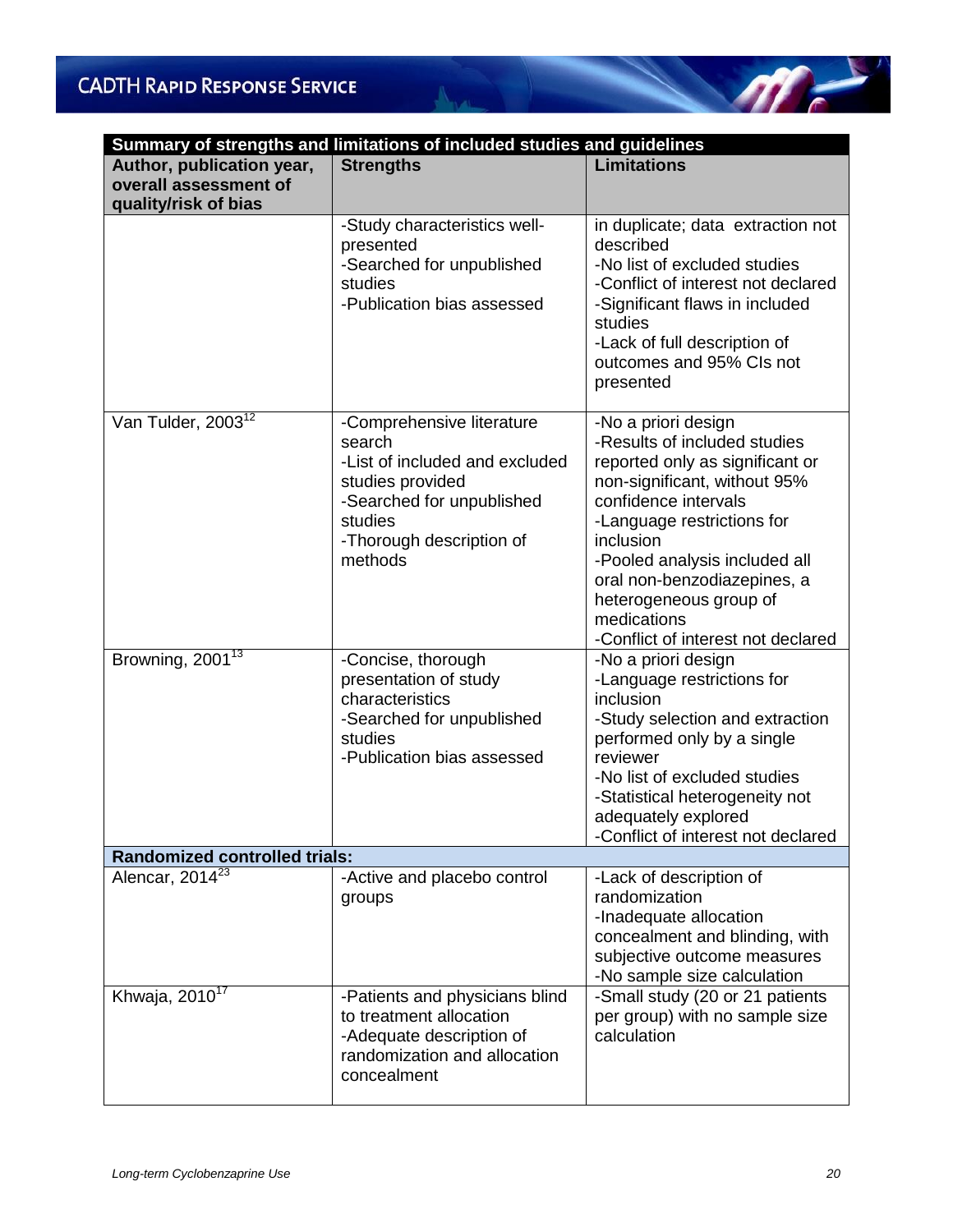| Summary of strengths and limitations of included studies and guidelines    |                                                                                                                                                                                                                               |                                                                                                                                                                                                                                                                                                                                              |  |  |  |
|----------------------------------------------------------------------------|-------------------------------------------------------------------------------------------------------------------------------------------------------------------------------------------------------------------------------|----------------------------------------------------------------------------------------------------------------------------------------------------------------------------------------------------------------------------------------------------------------------------------------------------------------------------------------------|--|--|--|
| Author, publication year,<br>overall assessment of<br>quality/risk of bias | <b>Strengths</b>                                                                                                                                                                                                              | <b>Limitations</b>                                                                                                                                                                                                                                                                                                                           |  |  |  |
| Malanga, 2009 <sup>19</sup>                                                | -Reports the results of two<br>RCTs of identical design<br>-Sample size calculation<br>performed                                                                                                                              | -Lack of description of<br>randomization or allocation<br>concealment methods<br>-Noted to be double-blind, but<br>blinding not otherwise described                                                                                                                                                                                          |  |  |  |
| <b>Evidence-based guidelines</b>                                           |                                                                                                                                                                                                                               |                                                                                                                                                                                                                                                                                                                                              |  |  |  |
| Hooten, $2013^{21}$                                                        | -Clear scope and purpose<br>(objectives, questions to be<br>addressed, and population to<br>which the guideline is meant to<br>apply)<br>-Competing interests declared<br>-GRADE assessment of level<br>of evidence performed | -Noted that systematic review<br>methods were used, but this<br>was not described in detail<br>-Risks/side effects not explicitly<br>considered<br>-Specific methods of formulating<br>recommendations not described<br>-Non-specific recommendations<br>with respect to pharmacological<br>treatment<br>-No external review                 |  |  |  |
| Fitzcharles, 2012 <sup>20</sup>                                            | -Clear description of<br>objectives, population to which<br>the guidelines apply, and<br>target users of the guidelines<br>-Externally reviewed by<br>experts<br>-Competing interests declared                                | -No description of systematic<br>methods for selecting evidence<br>-Levels of evidence not defined<br>-Risks/side effects not explicitly<br>considered<br>-Method of drafting<br>recommendations submitted to<br>guideline advisory panel not<br>described                                                                                   |  |  |  |
| <b>Toward Optimized Practice</b><br>(Alberta), $2011^{22}$                 | -Provides dosing<br>recommendations<br>-Addresses potential harms                                                                                                                                                             | -No description of methods<br>used for searching or selecting<br>evidence<br>-No description of methods for<br>formulating recommendations<br>-Strengths and limitations of<br>evidence not provided<br>-Source of information was<br>primarily other guidelines<br>-No list of authors/contributors<br>-Competing interests not<br>declared |  |  |  |
| Goldenberg, 2004 <sup>6</sup>                                              | -Objectives well described<br>-Key recommendations were<br>easily found within the report                                                                                                                                     | -No description of systematic<br>methods for searching or<br>selecting evidence<br>-Strengths and limitations of<br>evidence not clearly described<br>-No description of methods for                                                                                                                                                         |  |  |  |

 $\mathscr{M}$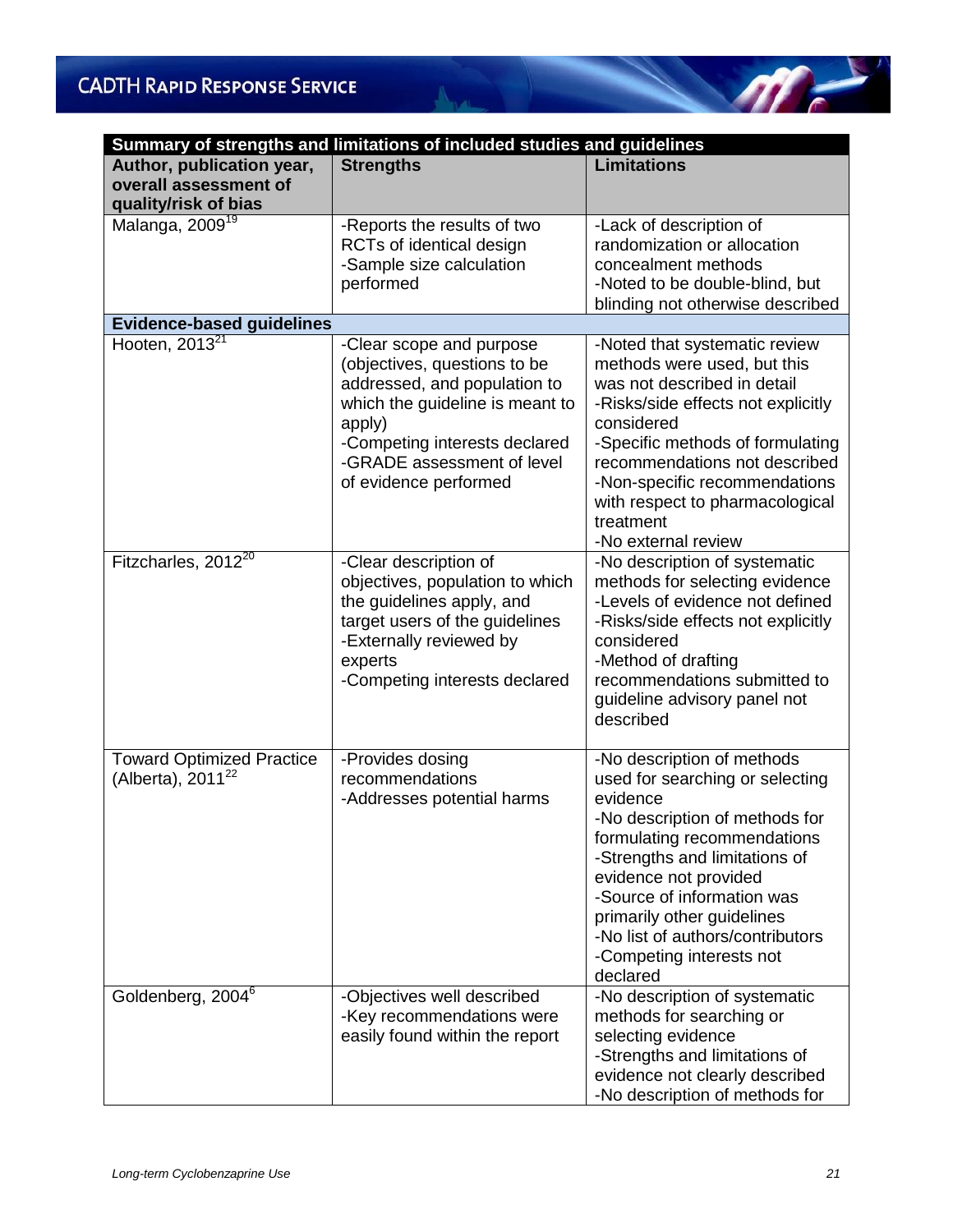| Summary of strengths and limitations of included studies and guidelines    |                  |                                                                                                                                                                                                                        |  |  |
|----------------------------------------------------------------------------|------------------|------------------------------------------------------------------------------------------------------------------------------------------------------------------------------------------------------------------------|--|--|
| Author, publication year,<br>overall assessment of<br>quality/risk of bias | <b>Strengths</b> | <b>Limitations</b>                                                                                                                                                                                                     |  |  |
|                                                                            |                  | formulating recommendations<br>-Risks/side effects not explicitly<br>considered<br>-No external review<br>-Lack of consideration to side<br>effects and risks of treatments<br>-No statement of competing<br>interests |  |  |

North Ja

 $\mathscr{M}$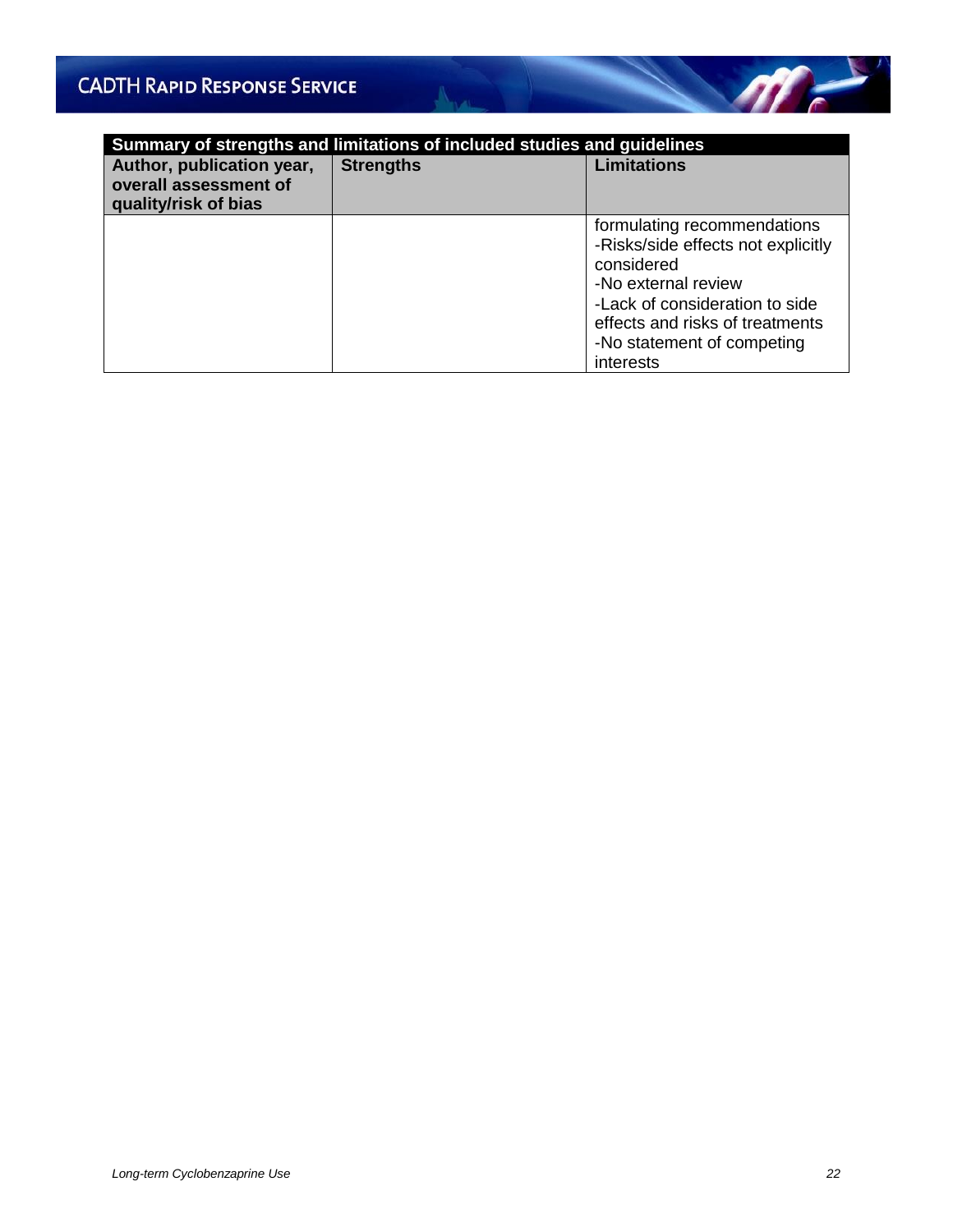### **Appendix 4: Summary of Results of Included Systematic Reviews and RCTs**

A.

| <b>Results of included systematic reviews and RCTs</b> |                                                                |                                                                              |                                                                                                      |                                                                                                                                                                                                                                                                                                                                |
|--------------------------------------------------------|----------------------------------------------------------------|------------------------------------------------------------------------------|------------------------------------------------------------------------------------------------------|--------------------------------------------------------------------------------------------------------------------------------------------------------------------------------------------------------------------------------------------------------------------------------------------------------------------------------|
| Author,<br>Year,<br>study<br>design                    | Intervention/<br>comparison                                    | # of RCTs, #<br>of patients                                                  | Outcome/<br><b>Method of data</b><br>synthesis (if<br>applicable)                                    | <b>Summary of results</b>                                                                                                                                                                                                                                                                                                      |
| <b>Systematic Reviews</b>                              |                                                                |                                                                              |                                                                                                      |                                                                                                                                                                                                                                                                                                                                |
| Smith,<br>$2011^{10}$                                  | Cyclobenzaprine/<br>amitriptyline                              | 1 RCT, n=184                                                                 | Qualitative<br>description                                                                           | No significant<br>differences for efficacy<br>or safety outcomes<br>(page 76)                                                                                                                                                                                                                                                  |
|                                                        | Cyclobenzaprine/<br>placebo                                    | 3 RCTs,<br>$n = 172$                                                         | Efficacy<br>outcomes;<br>qualitative<br>description                                                  | 1 of 3 included studies<br>found statistically<br>significant improvement<br>in some efficacy<br>outcomes at 12 weeks<br>(page 84)                                                                                                                                                                                             |
|                                                        |                                                                | Overall AEs: 1<br>$RCT$ n=120<br>Withdrawal<br>due to AEs: 3<br>RCTs $n=172$ | Harms<br>outcomes;<br>Meta-analysis                                                                  | Overall adverse events:<br>RR 1.39 (95% Cl 1.14,<br>1.76); 1 RCT (n=120).<br>Withdrawals due to<br>adverse events: RR 2.56<br>(95% CI 0.48, 13.59); 3<br><b>RCTs</b><br>(page 84)                                                                                                                                              |
| Tofferi,<br>200411                                     | Cyclobenzaprine /<br>placebo                                   | 3 RCTs                                                                       | Patient reported<br>global<br>improvement;<br>Meta-analysis                                          | OR 3.0 (95% CI 1.6, 5.6)<br>(page 11)                                                                                                                                                                                                                                                                                          |
|                                                        |                                                                | "2-3 RCTs"                                                                   | Pain on a<br>continuous<br>scale; Meta-<br>analysis                                                  | 4 weeks: Standard mean<br>difference 0.35, p<0.05<br>8 and 12 weeks:<br>Not reported, NS,<br>p>0.05 (page 12)                                                                                                                                                                                                                  |
| Chou,<br>$2006^{14}$                                   | Cyclobenzaprine /<br>diazepam<br>Level of evidence<br>$=$ FAIR | 5 RCTs                                                                       | Efficacy<br>outcomes<br>including pain,<br>spasm, and<br>global response<br>Qualitative<br>synthesis | "2 fair-quality head-to-<br>head trialsfound that<br>cyclobenzaprine and<br>diazepam are roughly<br>equivalent for various<br>measures of efficacy but<br>3 other fair quality trials<br>found that<br>cyclobenzaprine was<br>superior to diazepam for<br>most (2 trials) or some (1<br>trial) clinical outcomes"<br>(page 76) |

 $m<sub>1</sub>$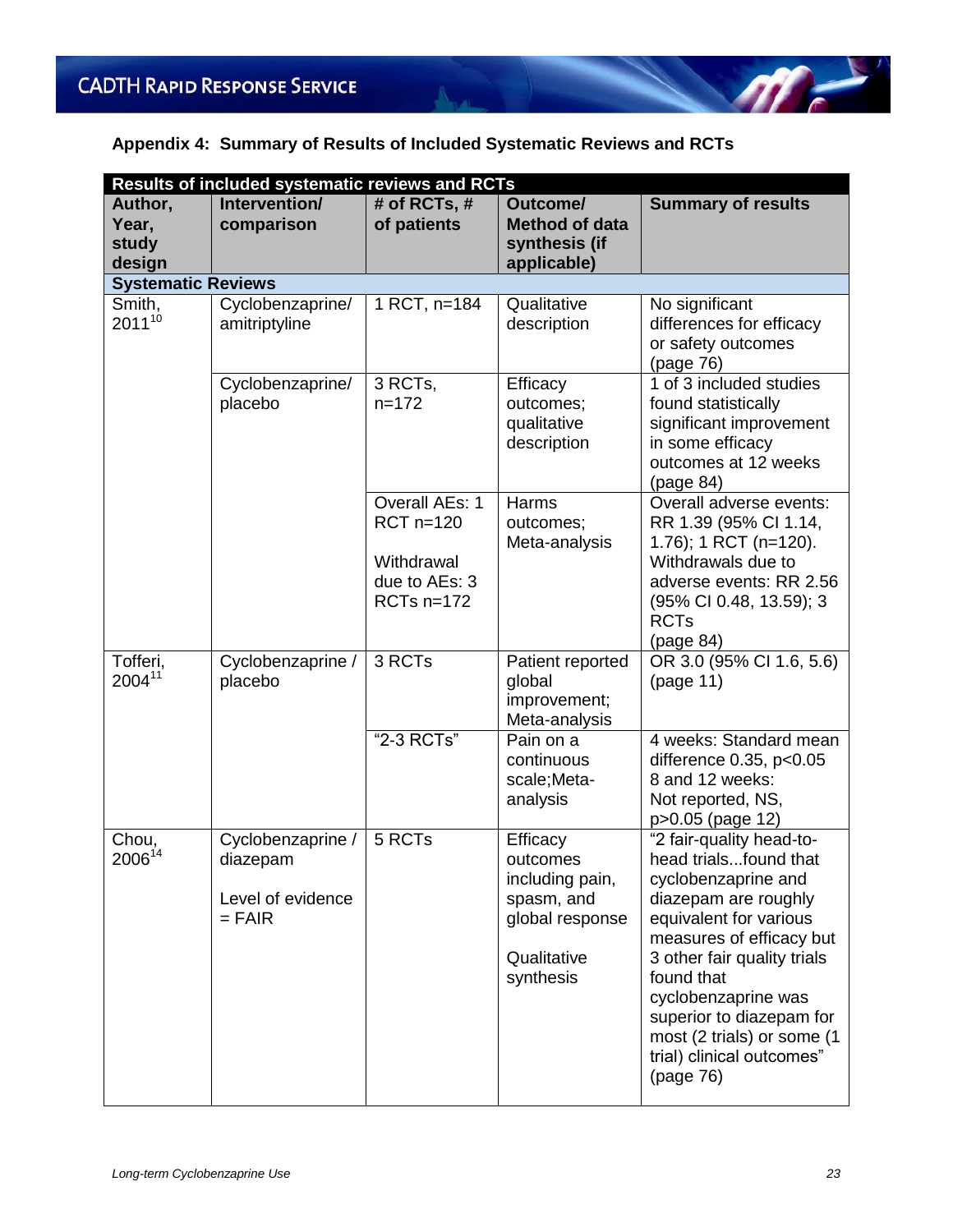|                                     | <b>Results of included systematic reviews and RCTs</b>       |                             |                                                                                                         |                                                                                                                                                                                                                                                          |  |  |
|-------------------------------------|--------------------------------------------------------------|-----------------------------|---------------------------------------------------------------------------------------------------------|----------------------------------------------------------------------------------------------------------------------------------------------------------------------------------------------------------------------------------------------------------|--|--|
| Author,<br>Year.<br>study<br>design | Intervention/<br>comparison                                  | # of RCTs, #<br>of patients | Outcome/<br><b>Method of data</b><br>synthesis (if<br>applicable)                                       | <b>Summary of results</b>                                                                                                                                                                                                                                |  |  |
|                                     | Cyclobenzaprine/<br>placebo                                  | 21 RCTs                     | Efficacy<br>endpoints<br>Qualitative<br>synthesis                                                       | "21 fair-quality trials<br>consistently found<br>cyclobenzaprine to be<br>more effective than<br>placebo for various<br>measures of efficacy<br>(pain relief, muscle<br>spasms, functional<br>status) in patients with<br>musculoskeletal<br>conditions" |  |  |
| Leite,<br>200915                    | Cyclobenzaprine/<br>clonazepam                               | 1 RCT; 26<br>patients       | Mean change<br>from baseline<br>pain intensity<br>Side effects                                          | Mean difference -0.25<br>(95% CI -0.41, -0.09), P<br>$= 0.002$<br>Risk Ratio 1.6 (95% CI<br>0.71, 3.60                                                                                                                                                   |  |  |
|                                     | Cyclobenzaprine/<br>placebo                                  | 1 RCT; 28<br>patients       | Mean change<br>from baseline<br>pain intensity<br>Side effects                                          | Mean difference -0.25<br>(95% CI, 0.41 to -0.09);<br>$P = 0.002$<br>Risk Ratio 3.08 (95% CI<br>1.02, 9.24)                                                                                                                                               |  |  |
|                                     | Cyclobenzaprine/<br>lidocaine                                | 1 RCT; 38<br>patients       | Mean global<br>pain<br>Side effects                                                                     | Mean difference 0.90<br>$(95\% \text{ Cl } -0.35, 2.15), P=$<br>0.16<br>Risk ratio 1.39 (95% CI<br>0.92, 2.10                                                                                                                                            |  |  |
| Van Tulder,<br>200312               | Cyclobenzaprine/<br>placebo<br>(Chronic low back<br>pain)    | 1 RCT; 76<br>patients       | Muscle spasm<br>at 18 days                                                                              | "no difference"                                                                                                                                                                                                                                          |  |  |
|                                     | Cyclobenzaprine/<br>placebo (acute<br>low back pain)         | 2 RCTs                      | Pain, muscle<br>spasm (1 RCT),<br>activities of daily<br>living,<br>physicians<br>global<br>improvement | Statistically significant<br>improvement at 7 days<br>but not 14 days in 1<br>RCT; statistically<br>significant improvement<br>at 10 days in another<br><b>RCT</b>                                                                                       |  |  |
|                                     | Cyclobenzaprine/<br>diazepam (chronic<br>low back pain)      | 1 RCT                       | Pain                                                                                                    | No significant<br>differences                                                                                                                                                                                                                            |  |  |
|                                     | Cyclobenzaprine/<br>carisoprodol<br>(acute low back<br>pain) | 1 RCT                       | Pain                                                                                                    | No significant<br>differences                                                                                                                                                                                                                            |  |  |

Age of the

 $\leq$ 

 $\sqrt{m}$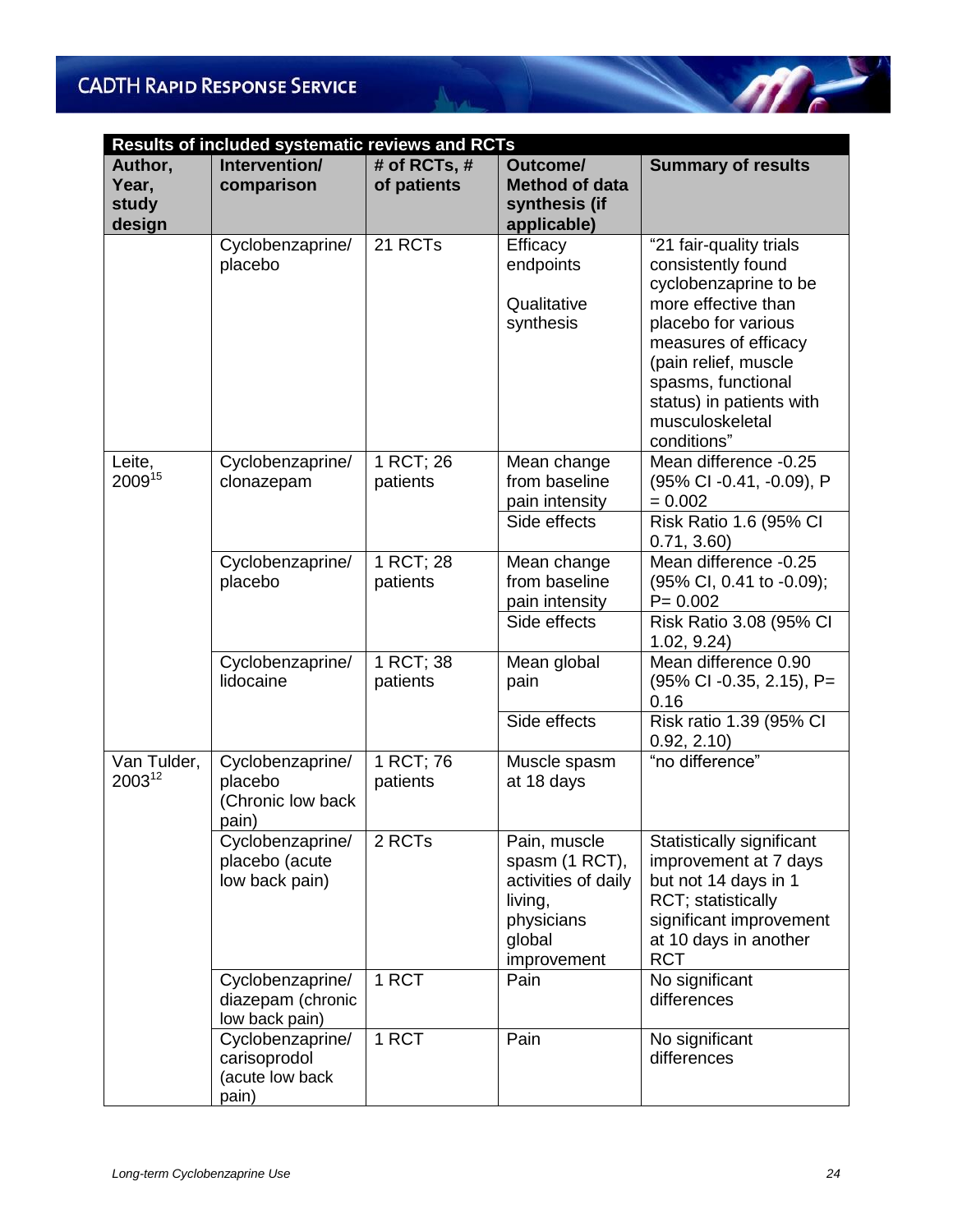| <b>Results of included systematic reviews and RCTs</b> |                                                                                                                                                                                      |                                         |                                                                                                                                                                     |                                                                                                                                                                                                                                                                     |  |
|--------------------------------------------------------|--------------------------------------------------------------------------------------------------------------------------------------------------------------------------------------|-----------------------------------------|---------------------------------------------------------------------------------------------------------------------------------------------------------------------|---------------------------------------------------------------------------------------------------------------------------------------------------------------------------------------------------------------------------------------------------------------------|--|
| Author,<br>Year,<br>study<br>design                    | Intervention/<br>comparison                                                                                                                                                          | # of RCTs, #<br>of patients             | Outcome/<br><b>Method of data</b><br>synthesis (if<br>applicable)                                                                                                   | <b>Summary of results</b>                                                                                                                                                                                                                                           |  |
| Browning,<br>$2001^{13}$                               | Cyclobenzaprine/<br>placebo                                                                                                                                                          | 10 RCTs,<br>moderate<br>quality overall | Global<br>improvement<br>Meta-analysis                                                                                                                              | OR 4.7 (95% CI 2.7, 8.1)                                                                                                                                                                                                                                            |  |
|                                                        |                                                                                                                                                                                      | 5-7 RCTs for<br>each endpoint           | 5 domains of<br>back pain (local<br>pain, muscle<br>spasm,<br>tenderness to<br>palpation, range<br>of motion and<br>activities of daily<br>living)<br>Meta-analysis | Statistically significant<br>improvement with<br>cyclobenzaprine vs<br>placebo at all 3 time<br>points (1-4 days, 5-9<br>days, >9 days);<br>statistically significant<br>trend towards<br>decreasing effectiveness<br>over time (Table 2 and<br>figure 2 page 1618) |  |
|                                                        |                                                                                                                                                                                      | <b>NR</b>                               | Adverse events                                                                                                                                                      | 53% cyclobenzaprine vs<br>28% placebo, p=0.002                                                                                                                                                                                                                      |  |
| Peloso<br>200716                                       | Cyclobenzaprine<br>10mg three times<br>daily/ diazepam<br>5mg three times<br>daily                                                                                                   | 1 RCT, n=22                             | Global<br>evaluation of<br>muscle spasm                                                                                                                             | No significant difference                                                                                                                                                                                                                                           |  |
|                                                        | <b>Randomized Controlled Trials</b>                                                                                                                                                  |                                         |                                                                                                                                                                     |                                                                                                                                                                                                                                                                     |  |
| Alencar,<br>$2014^{23}$                                | Cyclobenzaprine<br>10 mg daily,<br>tizanidine 4mg<br>daily (2 hours<br>before bedtime)<br>vs placebo; in<br>addition to a<br>patient education<br>and self-<br>management<br>program | $n=45$                                  | -Pain<br>-Sleep quality                                                                                                                                             | No significant<br>differences between<br>groups                                                                                                                                                                                                                     |  |
| Khwaja,<br>$2010^{17}$                                 | Cyclobenzaprine/<br>cyclobenzaprine<br>+ ibuprofen/ or<br>ibuprofen                                                                                                                  | $n = 61$                                | Change in pain<br>scores over time<br>(main outcome<br>measure)                                                                                                     | Mean change in pain<br>score 35, and 43.3, 26 at<br>day 7<br>Not statistically<br>significantly different.                                                                                                                                                          |  |
| Malanga,<br>$2009^{19}$                                | Cyclobenzaprine<br>10mg three times<br>daily/ 15mg<br>extended release                                                                                                               | Study 1,<br>$n = 254$<br>Study 2,       | <b>Efficacy results</b><br>(day 14)                                                                                                                                 | No statistically significant<br>difference for any<br>efficacy endpoints, with<br>the exception of the                                                                                                                                                              |  |

North Ja

 $\mathscr{M}^{\perp}$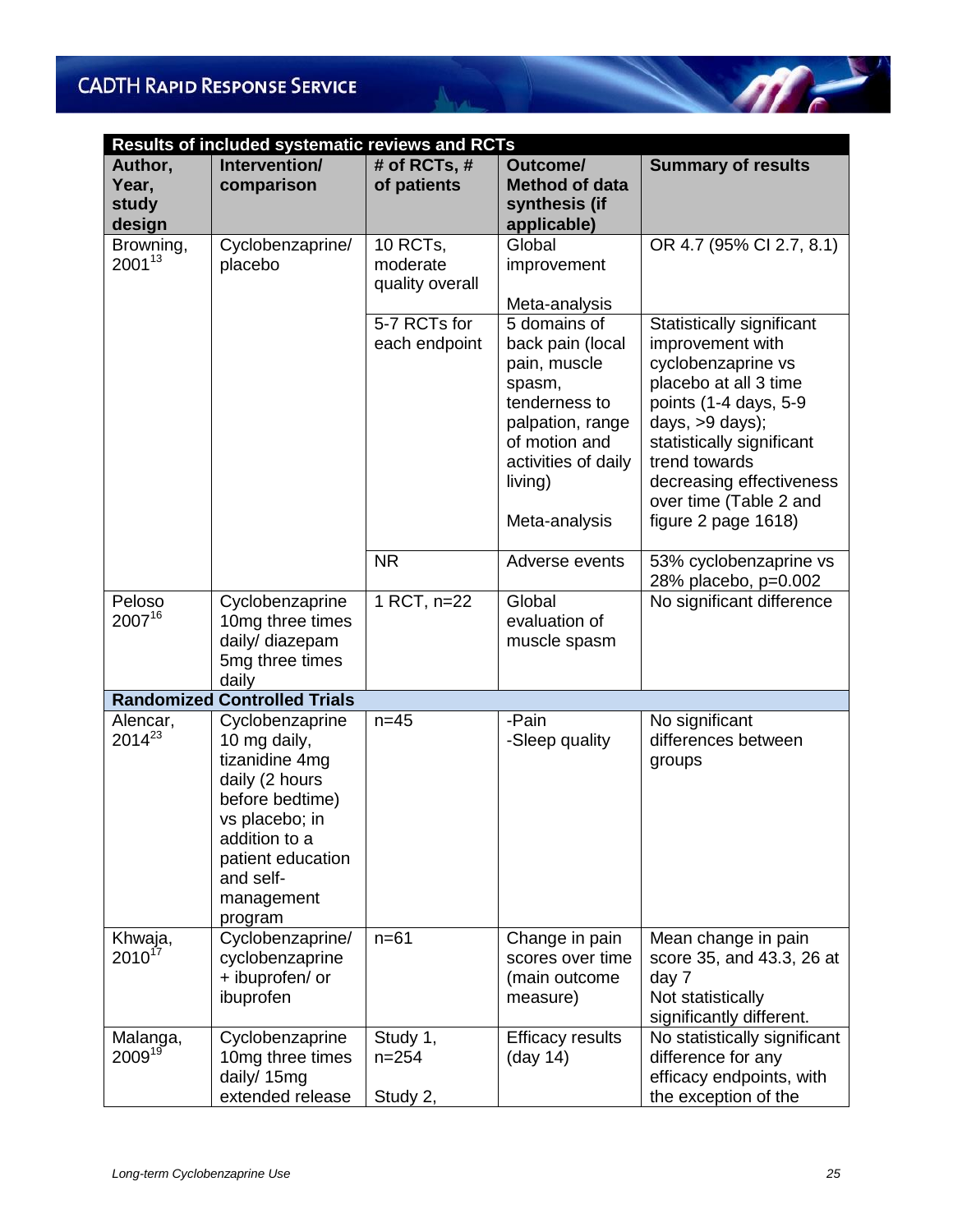| <b>Results of included systematic reviews and RCTs</b> |                                                                                                                                                               |                               |                                                                   |                                                                                                                             |  |  |
|--------------------------------------------------------|---------------------------------------------------------------------------------------------------------------------------------------------------------------|-------------------------------|-------------------------------------------------------------------|-----------------------------------------------------------------------------------------------------------------------------|--|--|
| Author,<br>Year,<br>study<br>design                    | Intervention/<br>comparison                                                                                                                                   | # of RCTs, $#$<br>of patients | Outcome/<br><b>Method of data</b><br>synthesis (if<br>applicable) | <b>Summary of results</b>                                                                                                   |  |  |
|                                                        | once daily/ 30mg<br>extended release<br>once daily/<br>placebo                                                                                                | $n = 250$                     |                                                                   | distribution of responses<br>for patient's rating of<br>medication helpfulness<br>for 15mg daily vs<br>placebo. (page 1191) |  |  |
|                                                        | 95% CI = 95% confidence interval; $NS = not$ significant; RCT = randomized controlled trial; $NR =$<br>not reported; $OR = odds ratio$ ; $RR = relative risk$ |                               |                                                                   |                                                                                                                             |  |  |

Albert 1

 $\mathscr{M}$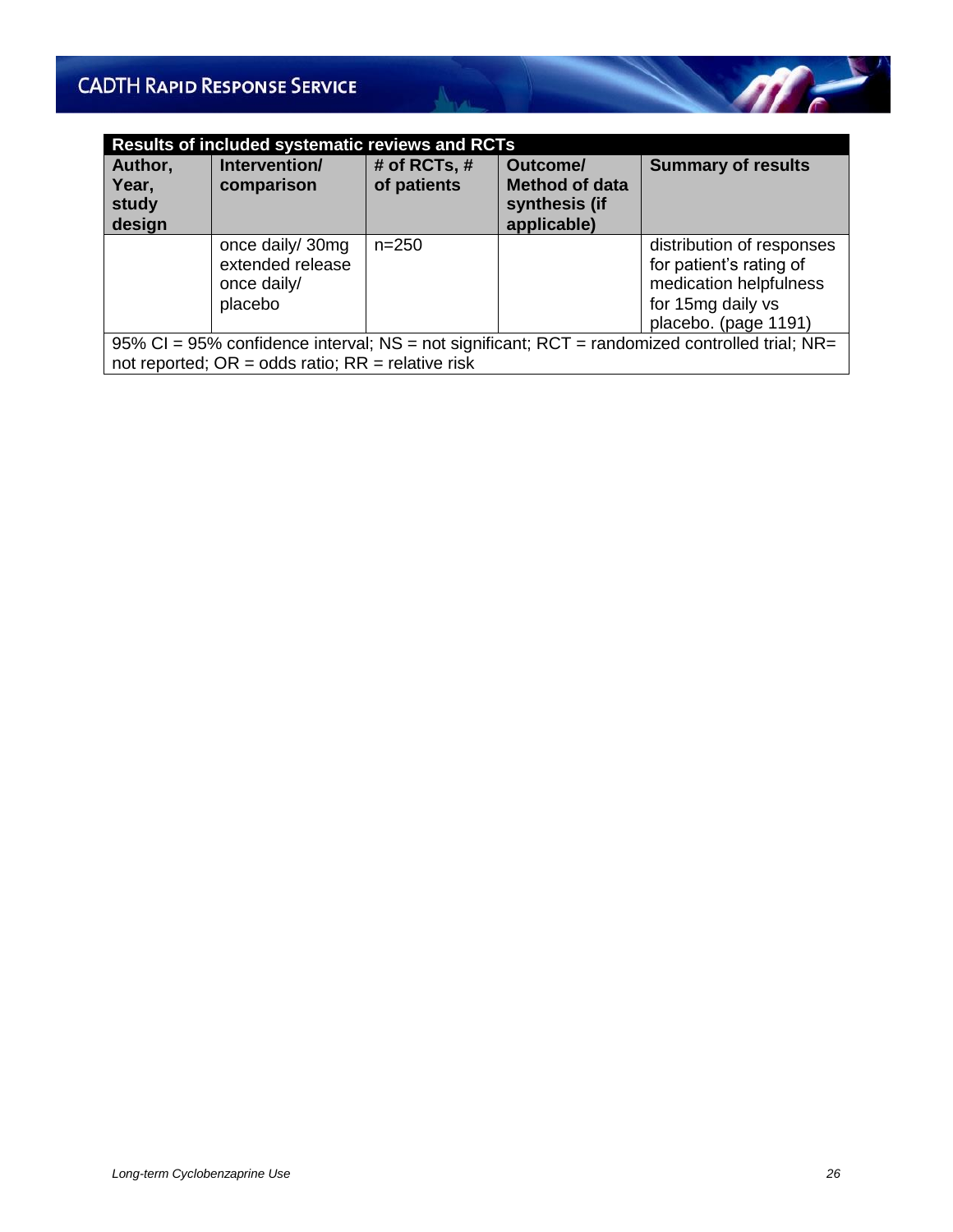### **Appendix 5: Summary of Recommendations from Included Guidelines**

| Summary of recommendations from included guidelines |                          |                                                                                                            |  |
|-----------------------------------------------------|--------------------------|------------------------------------------------------------------------------------------------------------|--|
| <b>Guideline</b>                                    | <b>Level of evidence</b> | <b>Recommendation</b>                                                                                      |  |
| (author, year,                                      | for recommendation       |                                                                                                            |  |
| population)                                         |                          |                                                                                                            |  |
| Goldenberg,                                         | "Strong Evidence for     | Step 1: involves treatment of comorbidities (e.g.                                                          |  |
| $2004^6$                                            | Efficacy" of             | mood disturbances and sleep disorders), followed                                                           |  |
|                                                     | cyclobenzaprine as well  | by:                                                                                                        |  |
| Fibromyalgia                                        | as amitriptyline         | "Step 2: Trial with low-dose tricyclic antidepressant                                                      |  |
|                                                     |                          | or cyclobenzaprine. Begin cardiovascular fitness<br>exercise program. Refer for cognitive behavior         |  |
|                                                     |                          | therapy or combine that with exercise."                                                                    |  |
|                                                     |                          | Step 3: Includes "trials with selective serotonin                                                          |  |
|                                                     |                          | reuptake inhibitor, serotonin and norepinephrine                                                           |  |
|                                                     |                          | reuptake inhibitor, or tramadol. Consider                                                                  |  |
|                                                     |                          | combination medication trial or anticonvulsant."                                                           |  |
| Fitzcharles,                                        | Level 1, Grade A         | (Page 2393)<br>"All categories of antidepressant medications                                               |  |
| $2012^{20}$                                         |                          | including TCAs, SSRIs and SNRIs may be used for                                                            |  |
|                                                     |                          | treatment of pain and other symptoms in patients                                                           |  |
| Fibromyalgia                                        |                          | with fibromyalgia"                                                                                         |  |
|                                                     |                          |                                                                                                            |  |
|                                                     | Level 5, consensus       | " with choice driven by available evidence for                                                             |  |
|                                                     |                          | efficacy, physician knowledge, patient<br>characteristics, and attention to side effect profile"           |  |
|                                                     |                          | (In "Management" section)                                                                                  |  |
|                                                     |                          | (Note: cyclobenzaprine is considered as a TCA in                                                           |  |
|                                                     |                          | this report)                                                                                               |  |
| Hooten, $20\overline{13}^{21}$                      | Low quality evidence     | "Pharmacological therapy with FDA indication for                                                           |  |
|                                                     |                          | fibromyalgia includes pregabalin, duloxetine and                                                           |  |
| Chronic pain                                        |                          | milnacipran. Other agents that have been shown to<br>be effective in controlled trials include gabapentin, |  |
|                                                     |                          | cyclobenzaprine, tramadol, and tricyclic                                                                   |  |
|                                                     |                          | antidepressants"                                                                                           |  |
|                                                     |                          |                                                                                                            |  |
|                                                     | "In the absence of       | Regarding muscle pain, drug therapy                                                                        |  |
|                                                     | evidence"                | recommendations include cyclobenzaprine                                                                    |  |
|                                                     |                          | (dose/duration not specified) or tricyclic<br>antidepressants for pain and sleep.                          |  |
| "Toward                                             | Not specified            | Chronic low back pain: "Some muscle relaxants                                                              |  |
| Optimized                                           |                          | (e.g. cyclobenzaprine) may be appropriate in                                                               |  |
| Practice",                                          |                          | selected patients for symptomatic relief of pain and                                                       |  |
| 2011 <sup>22</sup>                                  |                          | muscle spasm. Caution must be exercised with                                                               |  |
|                                                     |                          | managing side effects, particularly drowsiness, and                                                        |  |
| Low back pain                                       |                          | also with patient selection, given the abuse<br>potential for this class of drugs." (page 17)              |  |
|                                                     |                          |                                                                                                            |  |
|                                                     |                          | Acute and subacute low back pain:                                                                          |  |

 $m<sup>2</sup>$